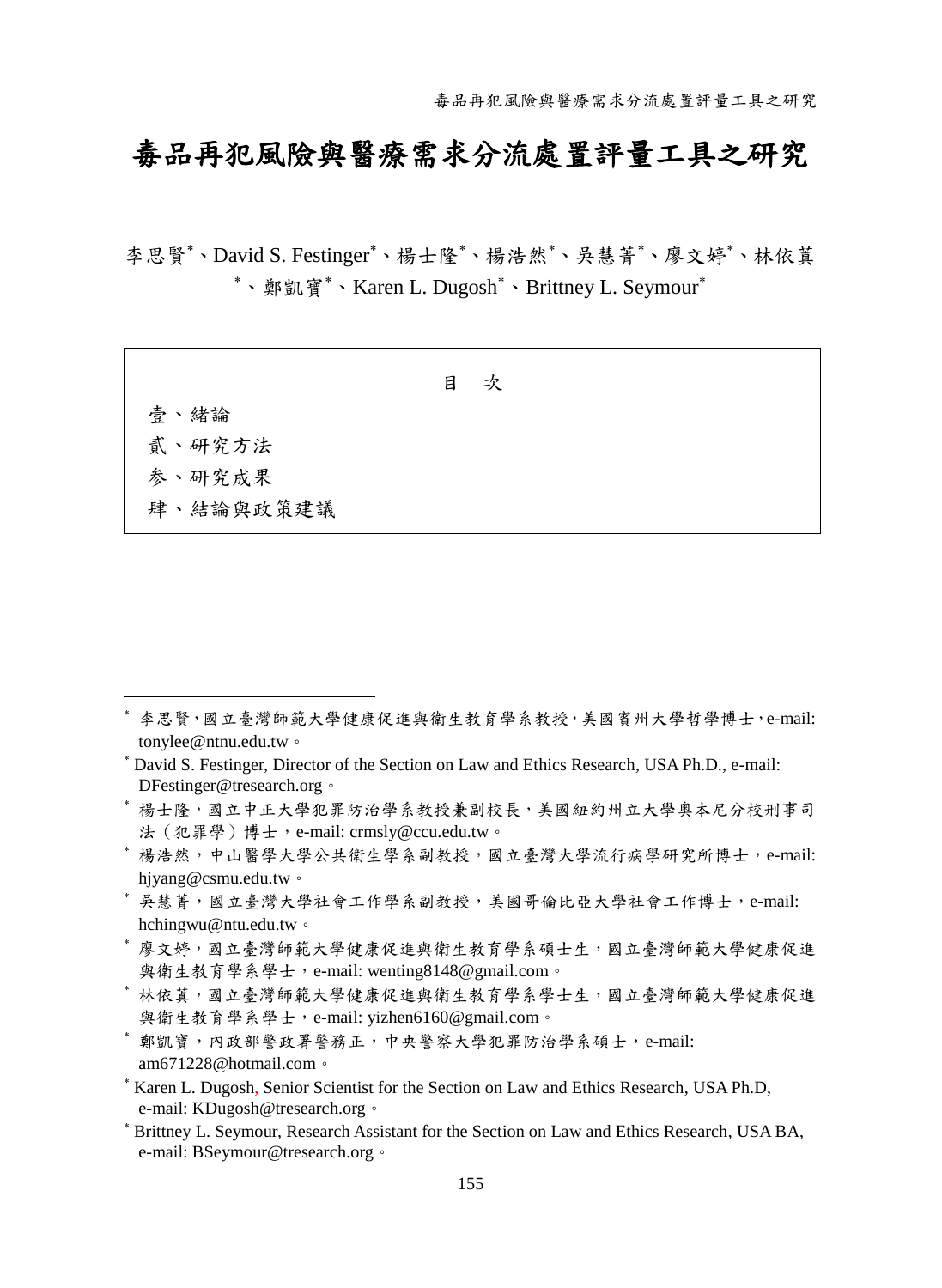## 摘要

施用毒品者在監獄受刑人中占了一大部分。藥物依賴與犯罪的共通性, 伴隨著國家財政減少與監獄過度擁擠,分流處遇的發展與使用變的普遍。本 計畫目的是引進與翻譯一項在美國藥事法庭使用的工具(RANT®)。計畫分 幾個階段進行:第一階段是聘請專業的翻譯專家將這項工具譯成中文版,並 由計畫主持團隊確認內容效度;第二階段是在五個縣市召集臺灣專家學者, 包括研究成癮學者、臨床治療及行政單位人員、司法人員,和政策制訂者一 起評估這份再犯風險與醫療需求分流處置評量工具,並決定有哪些法律、診 斷和治療的方針或名詞需要修正。本研究完成適當的翻譯與修正,建立最後 評量工具中文化。

整合本研究的團體座談討論結果,在我國現行制度下,採用這套評估工 具的可行性,以及對觀護人等實務工作者,在訂定處遇策略上的參考價值, 其初步的具體結論與建議如下:

- 一、本項評估工具「the Risk and Needs Triage(RANT®)」適合做為檢察官進 行緩起訴處分判斷時客觀的評估依據及標準。
- 二、檢察官在進行毒品施用者是否緩起訴時,建議委由各地檢署檢察事務官 來執行評估流程。
- 三、培訓執行本項評估工具「the Risk and Needs Triage (RANT®)」,所 者預估必須接受過8小時的工具評量與介紹,以及4小時的實務操作之 訓練。
- 四、本項評估工具「the Risk and Needs Triage(RANT® )」可供觀護人作為 訂定毒品施用者的輔導監督策略及處遇方式之參考。
- 五、其他毒品防治的實務工作者可依據本項評估工具「the Risk and Needs Triage(RANT®)」評估之象限,給予毒品施用者個別化的處遇介入。

#### 關鍵字:毒品施用者、緩起訴、評量工具、分流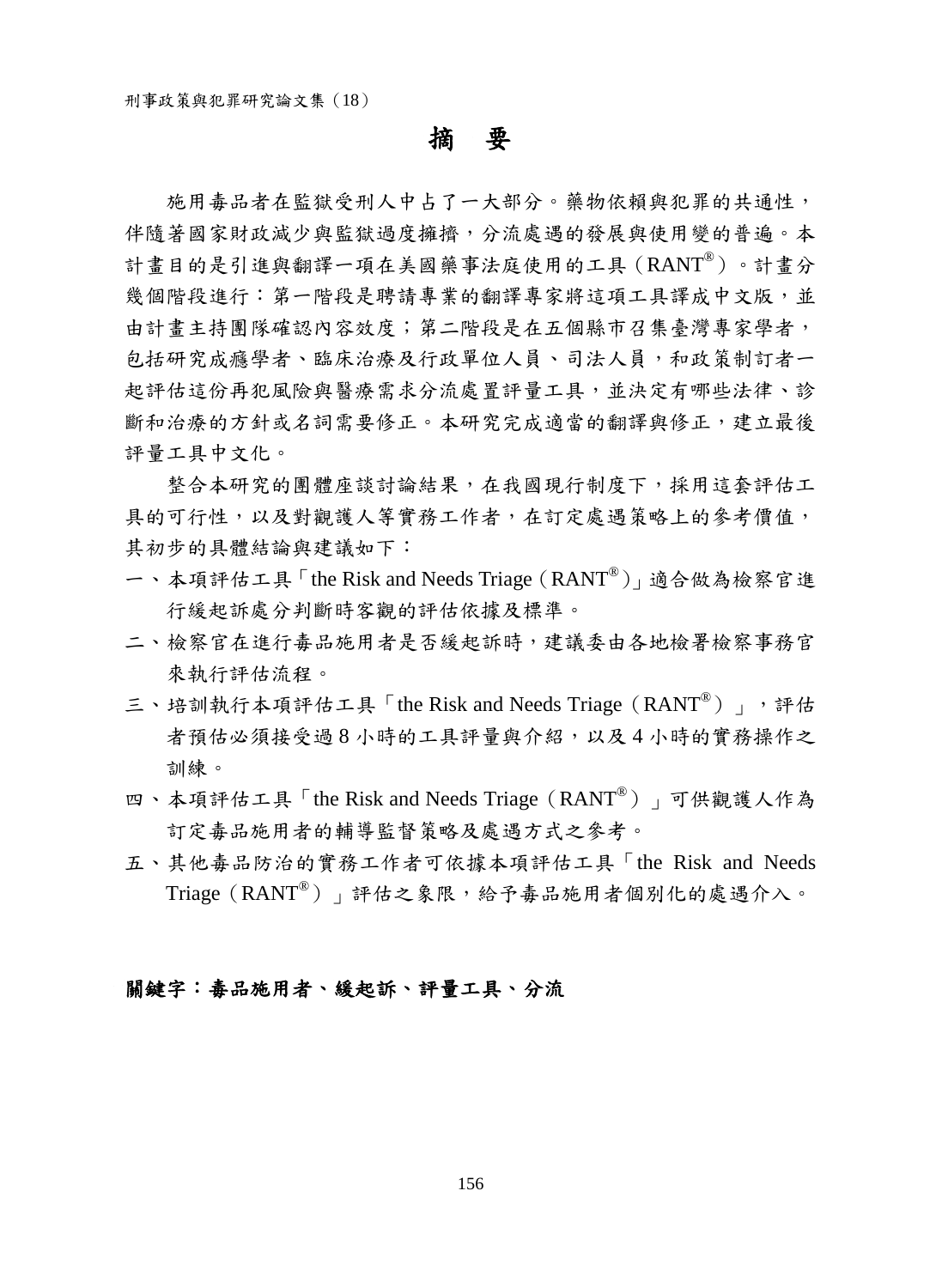# **Translating and Validating a Chinese Version of the Risk and Needs Triage in Taiwan**

Tony Szu-Hsien Lee\*, David Festinger\*, Shu-Lung Yang\*, Hao-Jung Yang\*, Hui-Ching Wu<sup>\*</sup>, Wen-Ting Liao<sup>\*</sup>, Yi-Zhen Lim<sup>\*</sup>, Kai-Pao Cheng<sup>\*</sup>, Karan Dugosh<sup>\*</sup>, Brittney Seymour

# **Abstract**

Drug users are disproportionately present in criminal justice settings. The intersection of drug dependence and crime, coupled with decreasing resources and prison overcrowding, has led to the development and use of a number of diversionary programs. This project is to introduce and translate the  $RANT^{\circ}$  into Mandarin. The project proceeded in phases. First, the RANT® was carefully translated and back-translated into Mandarin and English using a professional

 $\overline{a}$ 

Tony Szu-Hsien Lee, Professor, Department of Health Promotion and Health Education, National Taiwan Normal University, e-mail: tonylee@ntnu.edu.tw

David S. Festinger, Director of the Section on Law and Ethics Research, e-mail: DFestinger@tresearch.org

Shu-Lung Yang, Department and Graduate Institute of Criminology, National Chung Cheng University, e-mail: crmsly@ccu.edu.tw

Hao-Jung Yang, Associate Professor, School of Public Health, Chung Shan Medical University, e-mail: hjyang@csmu.edu.tw

Hui-Ching Wu, Associate Professor, Department of Social Work, National Taiwan University, e-mail: hchingwu@ntu.edu.tw

Wen-Ting Liao, Graduate Student, Department of Health Promotion and Health Education, National Taiwan Normal University, e-mail: wenting8148@gmail.com

Yi-Zhen Lim, Student, Department of Health Promotion and Health Education, National Taiwan Normal University, e-mail: yizhen6160@gmail.com

Kai-Pao Cheng, Section Assistant of National Police Agency, Ministry on the Interior, e-mail: am671228@hotmail.com

<sup>&</sup>lt;sup>\*</sup> Karen L. Dugosh, Senior Scientist for the Section on Law and Ethics Research, e-mail: KDugosh@tresearch.org

Brittney L. Seymour, Research Assistant for the Section on Law and Ethics Research, e-mail: BSeymour@tresearch.org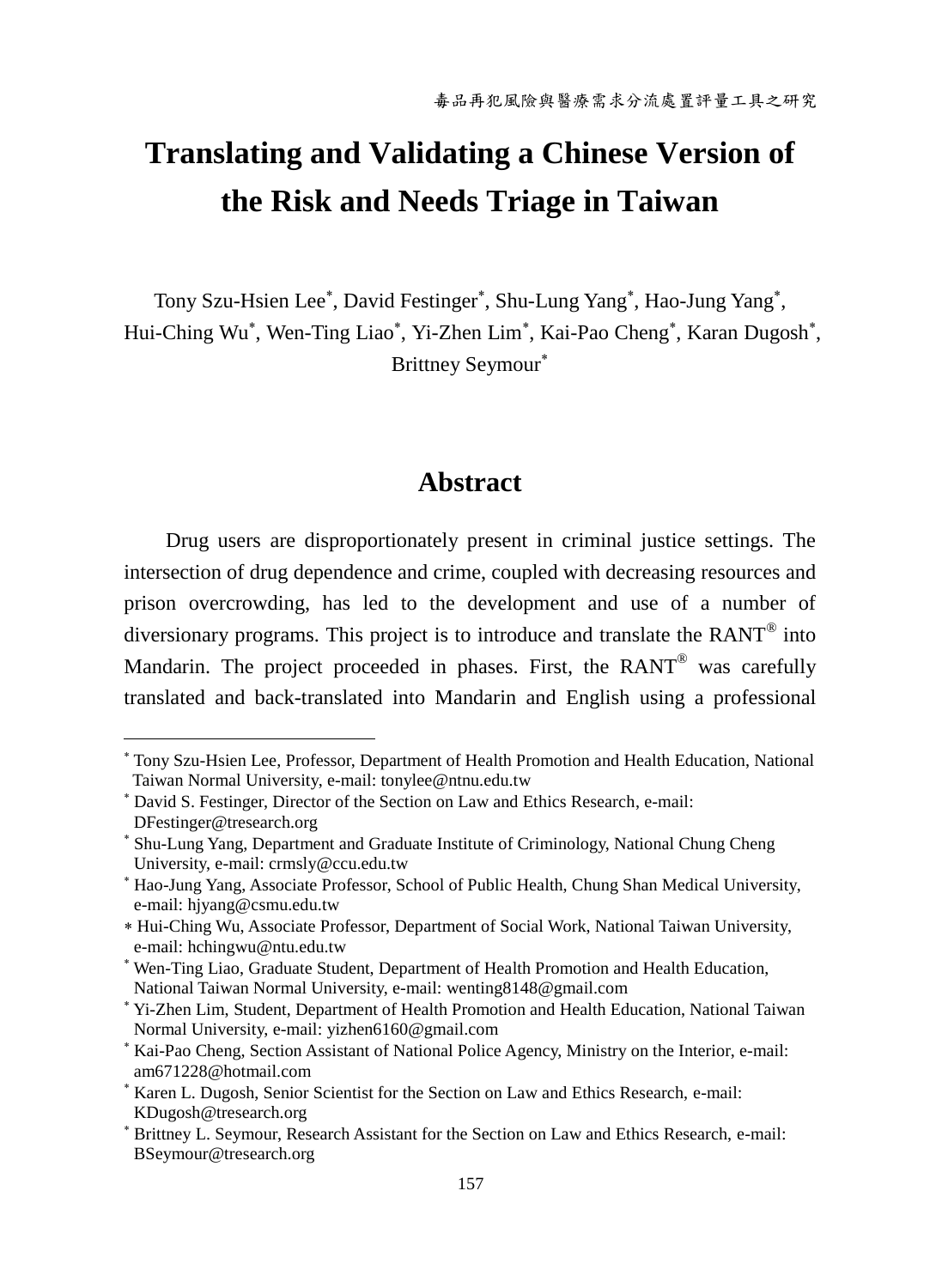translation service and content validity of this tool was verified by our study team. Second, we convened an expert panel (including addiction researchers, treatment providers and administrators, criminal justice stakeholders, and policymakers from Taiwan) in 5 regions to review the  $RANT^{\circledast}$  instrument and to consider necessary modifications related to legal, diagnostic, and treatment practices or terminology. Following any necessary modifications, the RANT $^{\circ}$  is established in Mandarin and ready for use.

Based on current Taiwan regulations and 5 group discussions conducted amongst prosecutors, probation officers, physicians, scholars, policemen and health service providers, conclusions and suggestions are as follows:

- 1.The Risk and Needs Triage (RANT® ) can be utilized as an objective assessment tool which provides evidence for prosecutors to make decisions on deferred prosecution to drug offenders.
- 2. It is suggested that the  $RANT^@$  can be implemented by prosecutor's investigators.
- 3.It is suggested that assessors, prosecutor's investigators, should take 8 hours lecture on purposes, rationale, and implementation of the  $\text{RANT}^\circ$ . In addition, 4 hours training of assessing practice is required.
- 4. The RANT $^{\circ}$  can be used for probation officers to monitor the progress of intervention and to counsel the drug offenders.

The  $RANT^{\circ}$  can be utilized by other drug-related practitioners to tailor individualized service plan.

#### **Key Words: drug user, deferred prosecution, measurement tool, triage**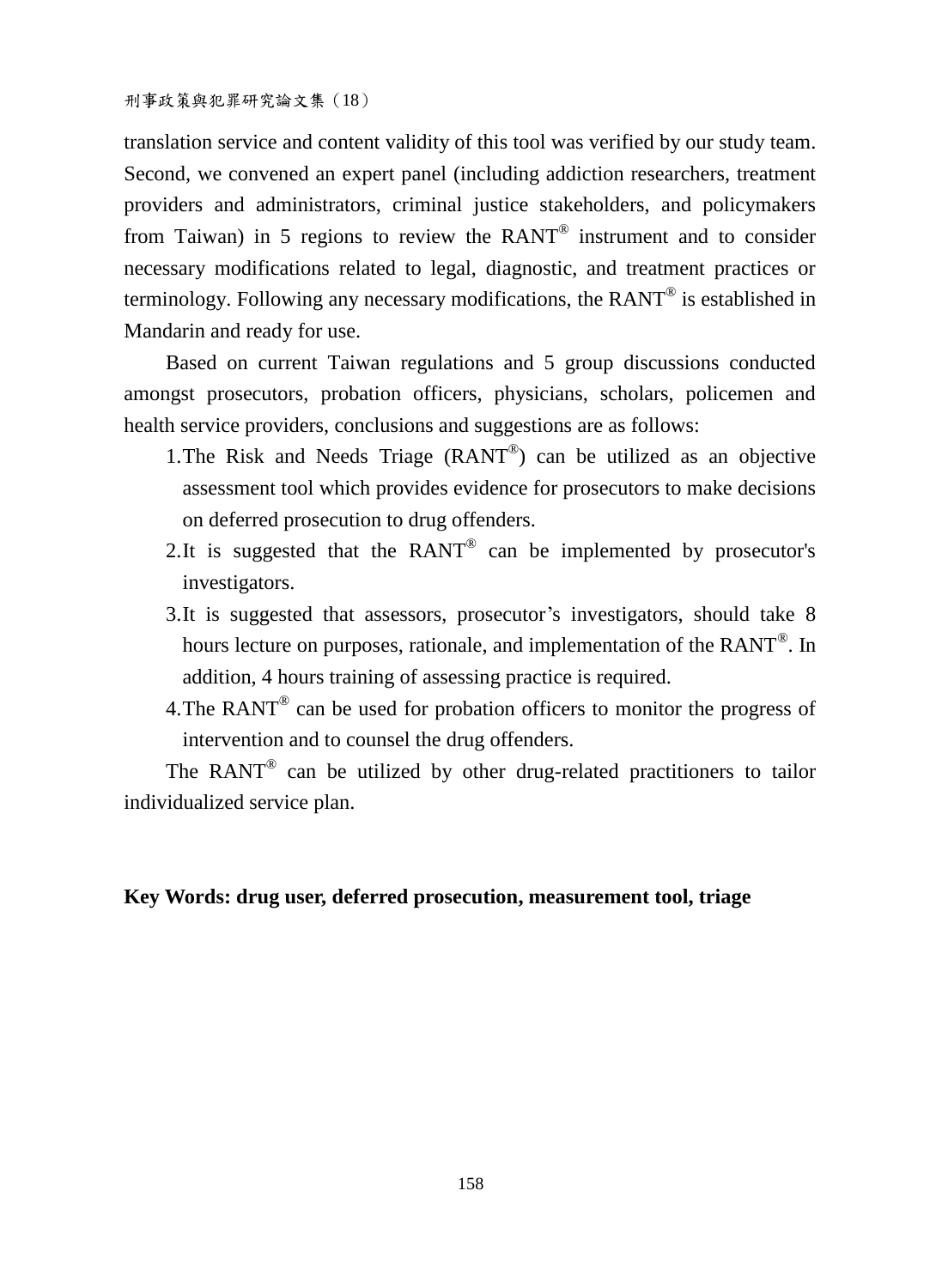毒品再犯風險與醫療需求分流處置評量工具之研究

# 壹、緒論

國內的藥物濫用與成癮罪犯,占監獄收容人口首位。研究指出藥物濫用 與成癮犯罪者在臨床治療需求與再犯罪可能性的差異性很大,如果政府對於 毒品施用者的處置,沒有一套具實證基礎的準則,不但不符現代法治國家的 專業要求,更可能資源錯置,形成浪費,以及失去事前預防與治療最佳時機。

我國在毒品犯罪的法律運作與美國藥事法庭稍有不同,然而臺灣檢察官 相對美國法官,有相同的權力對毒品施用者進行評估與分流處置。依照我國 刑事訴訟法第 253 條之1 第1 項及第 253 條之 2 第1 項第 6、8 款, 已賦予檢 察官令毒品施用者於社區中接受戒癮治療之權力,但目前在臺灣並無一套具 實證性的客觀評量工具,供檢察官進行評估與分流處遇參考。

#### 一、 美國毒品再犯與司法處遇

有持續施用毒品或依賴問題者的再犯罪率是一般犯罪人的二到四倍 (Bennett et al.,  $2008$ )。幸運的是,提供藥物濫用與依賴的治療可以顯著減少 再犯率 (Gossop et al., 2005; Holloway et al., 2006; Prendergast et al., 2002), 但 是毒品施用者鮮少能好好遵從藥物濫用的治療。除非他們能被安排接受適合 的矯正觀護計畫,否則僅有不到四分之一的有施用毒品問題的犯罪者能盡到 他們的治療和被監督的責任(Marlowe, 2002; University of California, Los Angeles, 2007)。

美國在大部份的轄區都有一連串的社區處置機構可偵測犯罪者的藥物 問題、進行服務轉介、以及要求他們參加治療與介入措施。在這些處置當中, 最寬鬆的就是犯輕型罪者可以符合認罪協商或是行政緩刑。如果犯罪者可以 維持在某段時間之內不再因為犯罪而被逮捕,且做到回報法官或是觀護人員 的責任,以及完成治療的要求,則可以被免除留下犯罪紀錄。只要能符合這 些條件,所被訴的罪刑就可被撤銷,且紀錄可被刪除。

在美國,進入訴訟和審判程序後,有些毒品犯罪者會被判接受傳統的緩 刑,或較嚴密的緩刑監督方案,也就是嚴密的緩刑監視,通常這也牽涉到法 官與觀護人員的工作量,提供更密集的治療和社會服務,並讓觀護人員藉由 家訪或是宵禁點名等活動,觀察犯罪者在平常的社區環境裡的表現。

超過一半的美國城鎮有司法監督的藥事法庭 (Huddleston et al., 2008), 這些法庭會要求參與者時常報到,讓法官能審查他們的治療進度,並且根據 他們的表現進行判決(National Association of Drug Court Professionals,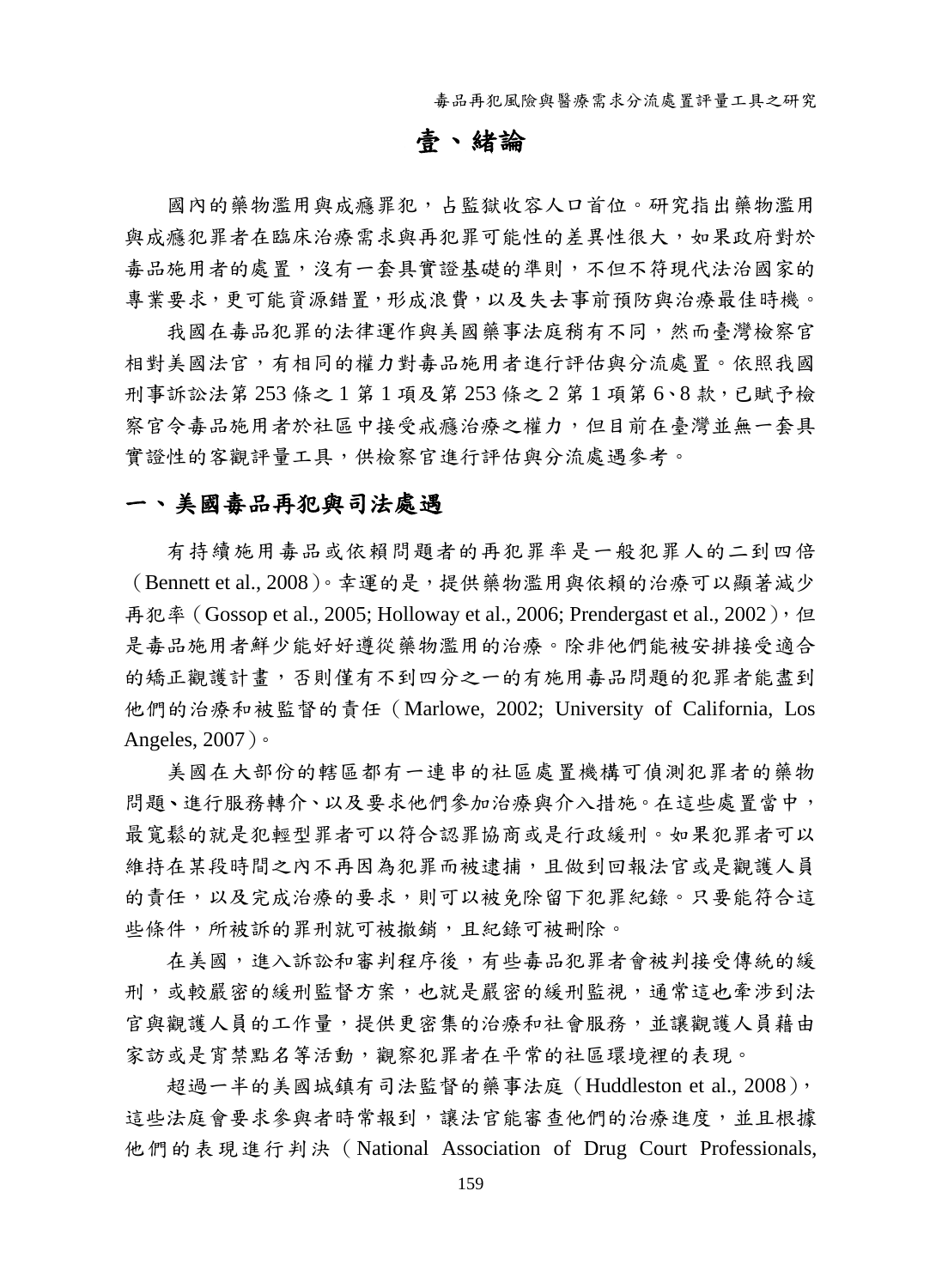1997)。其中的要求包括參與者必須要完成一項標準的藥物濫用治療,接受每 週一次的尿液抽檢,再針對為依照治療計書違規的情勢逐漸增加處置,或是 對良好表現給予獎勵。在判決前的藥事法庭中,完成者可以獲得撤銷告訴, 且他們的記錄也會被消除。如果是在判決確定後的藥事法庭中,完成者則可 以避免入獄或是可以減少他們緩刑期中的義務。

最後,有些毒品犯罪者可能被判在社區接受中等程度的懲罰以替代入 獄,像是軍事化訓練營、中途之家、每日向中心報到、在家監禁或是電子監 控。主要的目的是在減輕進行矯正花費的同時也保障社會公共安全,並避免 機構式監禁的效果受影響。

雖然在美國有越來越多犯罪者參與上述提的分流處置方案,大部分方案 仍然維持使用「一套準則適用於全部犯罪者」來決定司法監護與醫療服務。 過去研究一致指出施用毒品與成癮犯罪者在臨床治療需求與再犯罪可能性的 差異性很大,也就是採用一套準則其實缺乏實證基礎,就不可避免地呈現出 資源分配不恰當、失去事前預防與治療最佳時間等。因此法官與觀護人員的 決定其實是可以根據實證研究(Evidence-based)建立的客觀證據,來處置與 導引犯罪者,讓社會安全與公共衛生都能更有效果。

所以,美國 TRI 團隊發展出再犯風險與醫療需求分流的評估工具 「(RANT®)」─一份簡短、容易上手、有實證研究支持的分流評量工具。已 經有研究針對美國藥事法庭,證實這套工具的效用 (Marlowe et al., 2011), 現在已經有美國 29 州超過 200 個法院採用這套工具。

#### 二、 臺灣與美國毒品施用者轉向處遇之相關制度

臺灣毒品施用者(或稱藥物濫用與成癮者)占監獄中人口大多數,根據 法務部矯正署民國 103 年 2 月底的統計資料估算,臺灣受刑人有 46%是與非 法藥物使用有關,其中約 23%是單純第一級與二級毒品施用者。在美國更高, 超過百分之八十的犯罪人使用非法藥物或酒精(National Center on Addiction & Substance Abuse, [NCASA], 2010),且近半數符合藥物依賴或成癮的診斷標 準(Fazel et al., 2006; Karberg & James, 2005)。這些數據不只適用於那些被起 訴的毒品犯罪者,也適用於大部分其他類型的被監禁者,包括偷竊與財產犯 罪 (NCASA, 2010; Zhang, 2003)。

臺灣施用毒品犯罪率與累再犯率居高不下,從戒癮治療解決施用毒品的 根本問題,以降低施用毒品所衍生的司法與社會成本,已為當前迫切需要。 臺灣針對毒品施用者所採刑事政策,逐漸倚重附命戒癮治療之緩起訴處分,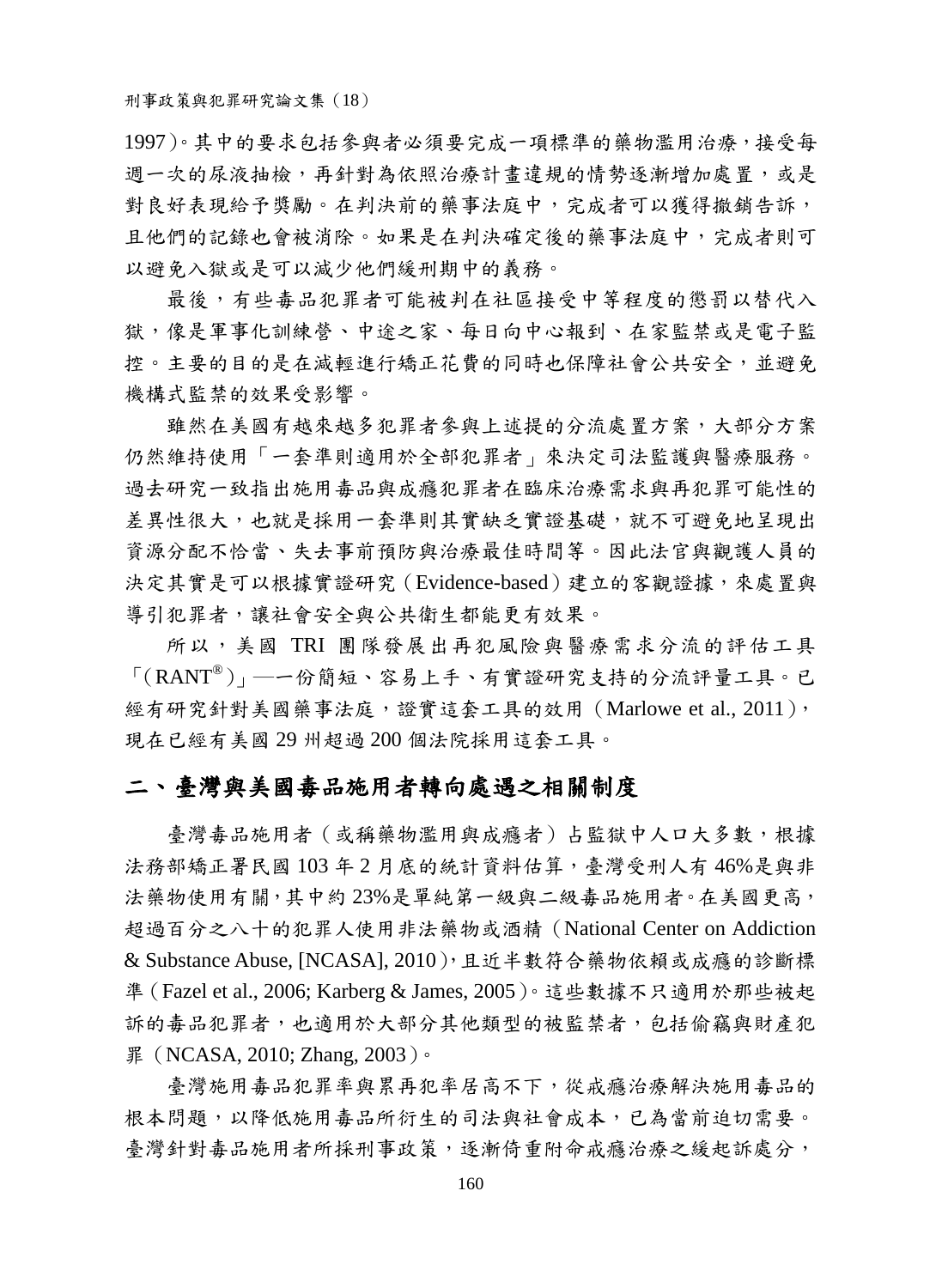其乃藉由刑事司法的轉向制度結合衛生醫療體系,在檢察官與觀護人的監督 下,配合尿液檢驗與物治療、心理治療、社會復健,以達促使毒癮者戒除 毒癮並重新復歸於社會之目標。

附命戒癮治療之緩起訴處分,旨在將毒癮者從現存之刑事司法程序切 離,在檢察官起訴前予以停止或暫停訴訟程序而改以非犯罪事件處理之制 度,乃轉向制度之前門政策。美國自 1989 年即開始運用藥事法庭, 藉由轉向 制度結合刑事司法體系與衛生醫療體系,針對毒癮者的戒癮治療問題,整合 刑事司法、醫療、社區等單位,以發揮戒癮最大效益,而緩起訴附帶戒癮命 令之概念與藥事法庭設立之意旨具有相似之處。

美國藥事法庭的基本概念,乃透過藥事法庭的監督,在法官、觀護人員 與社區機構的合作下,以促使毒品施用者接受戒癮治療和其他相關的服務。 藥事法庭從 1989 年起實施至今,已有 2,459 個藥事法庭在美國各州實施。而 該制度亦為少數經過實證研究,確實具有減低毒癮與避免再犯之處遇模式。 根據美國藥事法庭專業人員協會(National Association of Drug Court Professionals, NADCP) 的估計, 目前約有 120 萬毒品成癮者參與藥事法庭的 計書,也針對藥事法庭之實施,擬定指導方針以供美國各地藥事法庭參考為 準則。

### 三、 美國藥事法庭的背景

本研究所指藥事法庭(Drug Court)是以美國為主,其他國家在毒品政 策與司法處遇上則不盡相同,缺乏藥事法庭設置。藥事法庭的起源,可以追 溯到 1989 年的美國佛羅里達州邁阿密,當時古柯鹼大流行,法官無法忍受成 癮的毒犯出獄後,很快又復發(即再犯)被抓回到監牢,且監所經常人滿為 患,因此佛羅里達州幾位法官基於整合司法、矯正、保護、檢察、教育、與 執法單位,共同提出完整介入模式之理念,於原有司法體系內首先創立藥事 法庭。初步是針對非暴力成癮之毒品施用者,給予主動進入法院監督治療計 畫的選項,作為交換較短的刑期。法院監督的治療情形、參與規則與相對應 的縮短刑期,都清楚地寫在法官、檢察官、被告與被告律師的共同協議書中。

在佛羅里達州所進行的藥事法庭方案相當成功。一項 2003 年 Center for Court Innovation 所進行研究(Rempel, et al., 2003),發現 6 個藥事法庭中能 在監督治療方案畢業的毒品施用者,會再犯的比率顯著降低。最近研究顯示, 毒品施用者若能在藥事法庭制度完整監控下完成 12-18 個月的療程,則一年 內再犯率可能由 60%~80%降低至 4%~29%,此顯著成效獲得廣泛認同,並於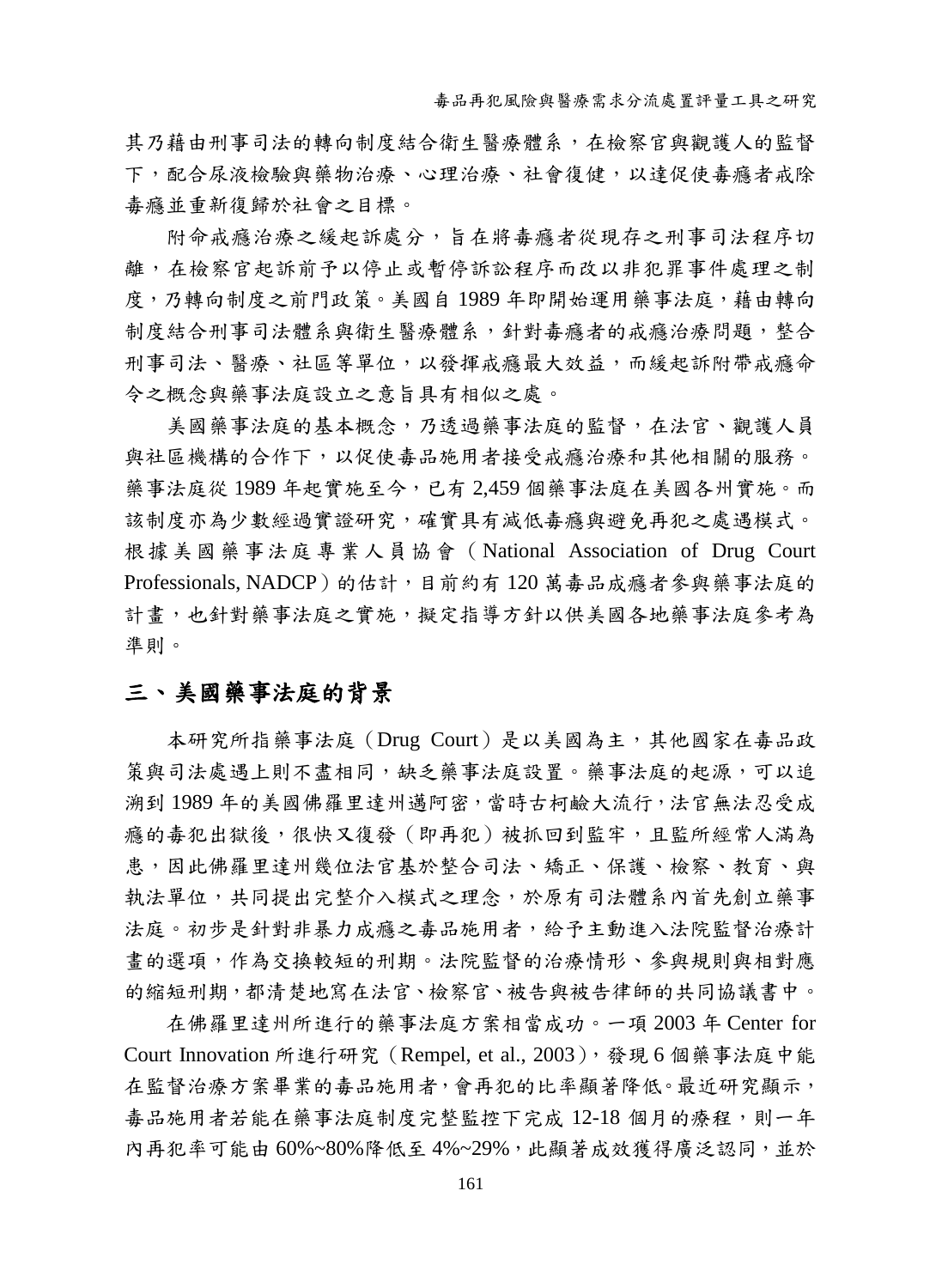1994 年獲得美國國會通過法案 (Biden Crime Bill) 授權,支付十億美元無條 件的支持藥事法庭補助方案(Drug Court Discretionary Grant Program)。整體 的藥事法庭背景與運作可歸納如圖 1 所示(Amanda & Rempel, 2005):



圖 1 整體的藥事法庭背景與運作

以紐約州為例 (National Association of Drug Court Professionals, 2014), 到 2014 年 3 月 1 日,總共有 147 個藥事法庭,包含 90 個刑事法庭、35 個家 事法庭與 15 個少年藥事法庭。到 2014 年 3 月 1 日為止,已經有 83,290 個人 參加過紐約州藥事法庭監督治療方案,36,950 成功完成治療方案;同時在參 與此監督方案過程中,有 824 沒有受到毒害的嬰兒出生(drug-free-babies)。 刑事法庭、家事法庭與少年藥事法庭介紹如下:

#### **1.**刑事藥事法庭(**Criminal Drug Courts**)

被告的重大犯罪或是嚴重不法行為是因為與使用毒品或是成癮所導致的 話,被告就可以有資格參加藥事治療法庭的方案。對於能夠順利完成藥事治 療法庭方案的被告,被起訴與判決的刑期可以減少,甚至是撤銷。

美國紐約州在 2009 年十月,通過一項刑事審判程序法 216 條(*Criminal Procedure Law, Article 216: Judicial Diversion Program for Certain Felony Offenders)*, 賦予法院權力, 可以進行分流處遇, 要求刑事犯罪者參加藥物濫 用治療。另外也有幾個刑事法庭,會針對16到21歲的犯罪者,提供青壯年 藥事治療法庭方案。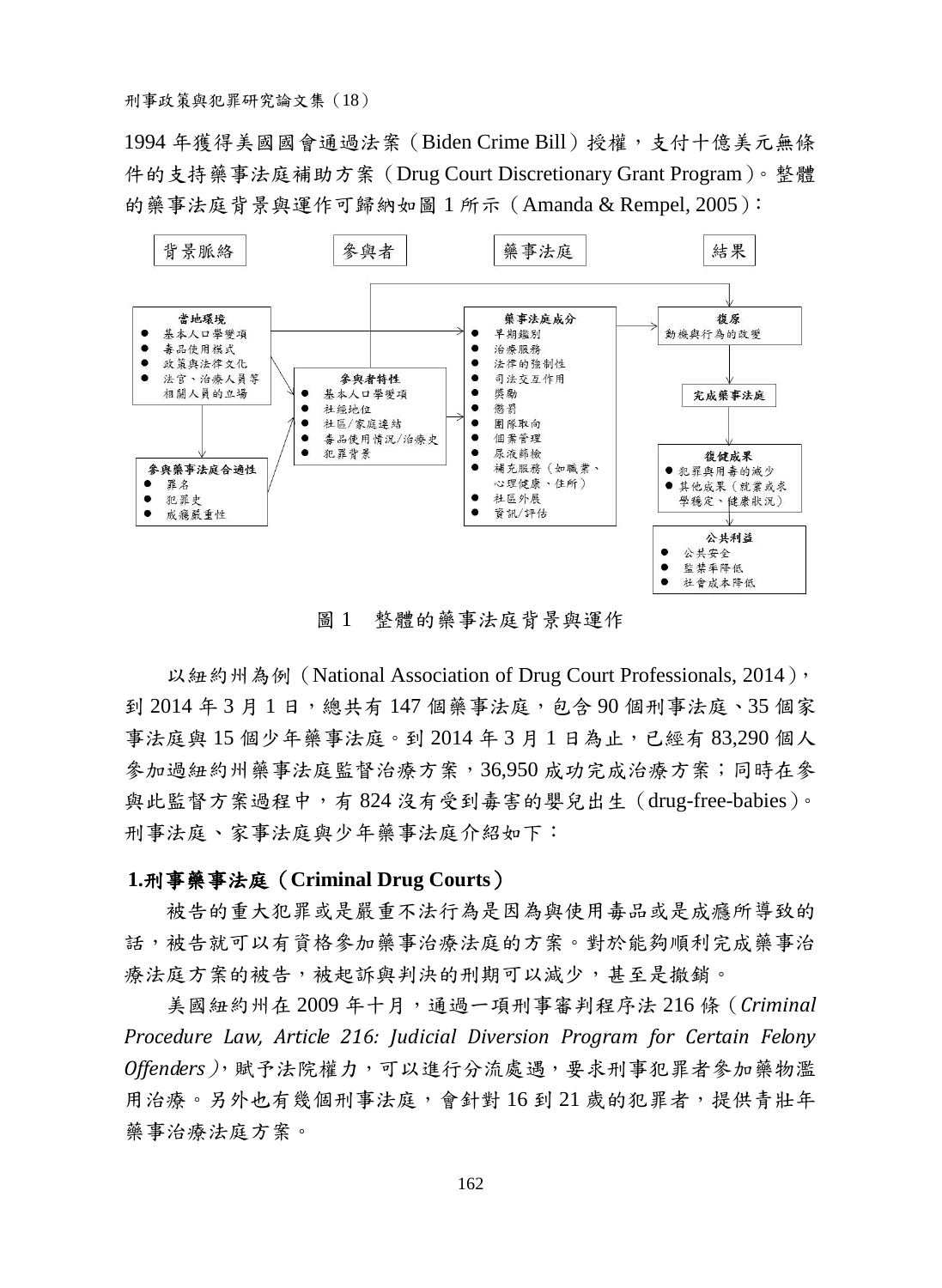#### **2.**家事藥事治療法庭(**Family drug treatment courts**)

家事藥事治療法庭主要是針對因為使用毒品,導致忽視、虐待、或是沒 有適當照顧孩子的嫌疑人。參與者如果能成功完成治療方案,能夠順利與他 們孩子團聚的機會非常大。同時,能配合家事藥事治療法庭方案者,在完成 治療前,法院也會給予較寬鬆的孩子探視權與互動機會。

#### **3.**少年藥事法庭(**Juvenile Drug Treatment Courts**)

少年藥事法庭是針對少年因為涉及使用毒品的訴狀,包含違犯、或是經 由家事法庭確認需要監護的少年。如果能順利完成少年藥事法庭治療方案, 法院會撤銷相關控訴。

本研究目的是引進美國 TRI([Treatment Research Institute](http://www.tresearch.org/))團隊發展出的 再犯風險與醫療需求分流的評估工具「 the Risk and Needs Triage (RANT®)」,RANT® 是一份簡短、容易上手、有實證研究支持的分流評量工 具,評量結果的分類情形可以產生治療與監督的處置建議,例如毒品施用者 如果是屬於再犯可能性高且醫療需求低,會建議加強司法監督與較少的醫療 介入;相反的,如果其是屬於再犯可能性低且醫療需求高,則會建議加強醫 療介入與較少的司法監督。

# 貳、研究方法

# 一、 再犯風險與醫療需求分流的評估工具(**RANT**®)

再犯風險與醫療需求分流的評估工具(RANT® )對法官和其他刑事司法 專業人士來說,是一套以網絡為基礎的高度安全決策支持工具。這套工具有 實證證據,指出毒品施用者被配到適合的處遇方式,是否符合他們的犯罪源 起因素和醫療需求,將會影響其在社區矯正機構的結果。

RANT<sup>®</sup>包括個案風險/需求評估,由法院或是地檢署相關人員來實施, 可以在 15 分鐘甚至更少的時間內完成,只需要幾天的培訓。RANT® 會迅速 地產生簡單易懂的結果報告,將毒品施用者歸類為四種再犯風險/醫療需求象 限(如表 1),每一種結果都直接影響美國法官判斷哪些是其合適的矯正處 遇,以及行為治療。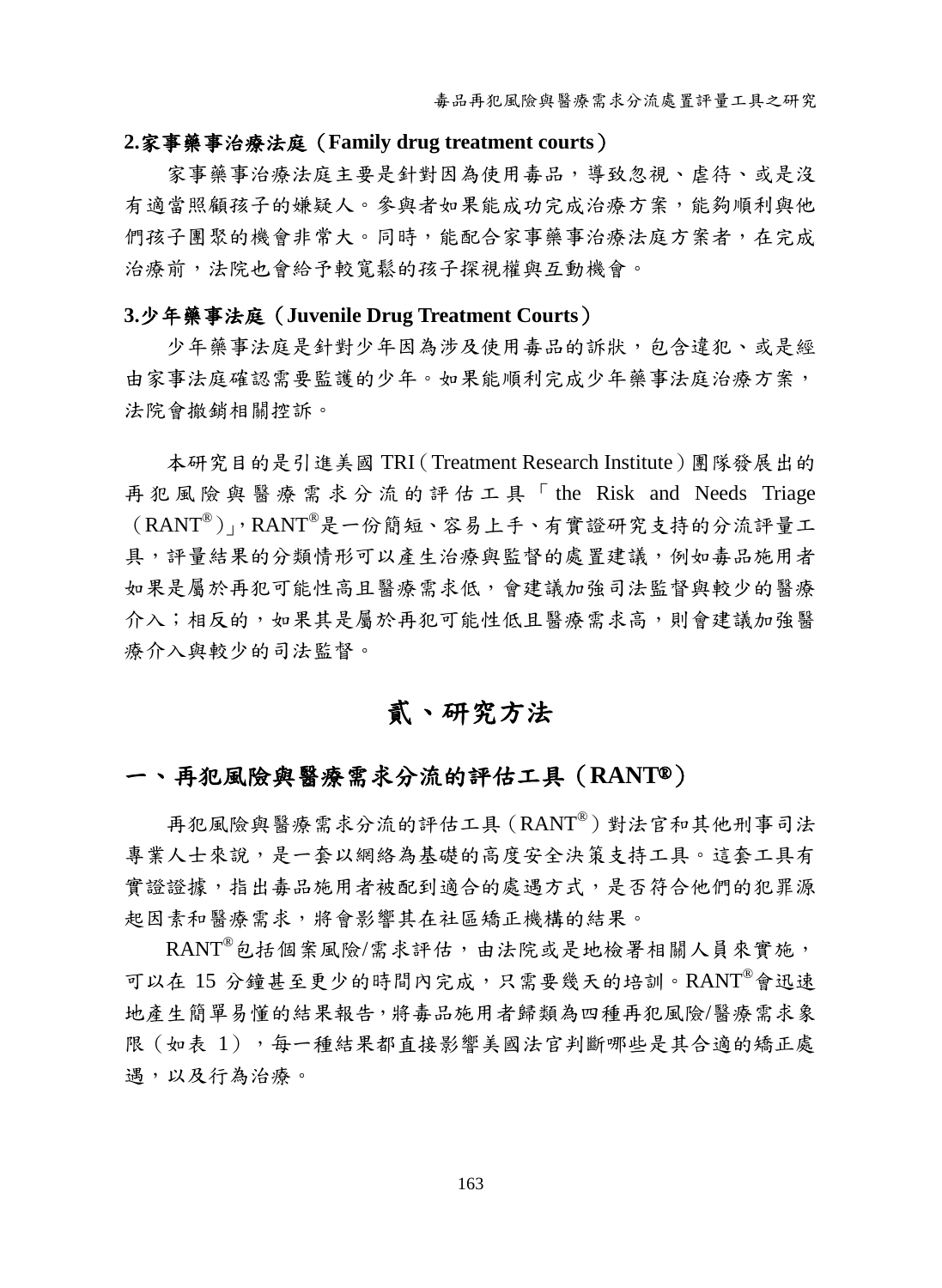表 1 預後(犯罪)風險與醫療需求兩向度評估與相對應的建議處遇

| 高← | 預後(犯罪)風險 | →低 |
|----|----------|----|
|    |          |    |

| 藥事法庭          | 傳統觀護           | 高 |
|---------------|----------------|---|
| 觀護會面          | 觀護會面           |   |
| 定期驗尿          | 如有需求,進行家訪、工作訪  | 醫 |
| 密集治療          | 談、藥物治療、藥物檢測、社會 | 療 |
| 恢復性司法程序       | 服務等            | 需 |
| 漸進式積極制裁       | 積極制裁           | 求 |
|               |                | 與 |
|               |                |   |
|               |                |   |
| 鄰里觀護          | 回報中心、管理觀護或轉向方案 | 疾 |
| 家庭、工作、社區監督    | 每個月的心理衛生教育、行為諮 | 患 |
|               |                | 之 |
| 觀護會面          | 商或檢查           | 損 |
| 如有需求,進行藥物檢測及治 |                |   |
| 療、社區服務        |                | 害 |
|               |                | 性 |
| 積極制裁          |                |   |

### 二、 **RANT**®工具發展

美國司法管轄區持續的矯正方案,大多數是處理與毒品有關的罪犯。如 圖 2,這些方案從要求最低的審前處遇或是最低緩起訴報到方案,到中階的 法院管理的藥事法庭,最後到採取懲罰、或是關鍵監獄的最嚴格懲罰。從最 低處遇方案到監禁處遇,司法成本持續增加,有時甚至大幅增加。

大多數司法機關所面對關鍵任務是發展一套迅速、可靠且高效率的系統 來評估毒品施用者,並針對他們做出最有效的判決/分流方案來減少不必要的 成本。這必須同時關注到毒品施用者的犯罪因素促使之再犯風險和治療需求。

 犯罪源起因素就是那些使毒品施用者不太可能在傳統的康復形式 中成功戒毒,並因此更可能重新吸毒或犯罪的特性。在這種背景下, 風險並沒有涉及暴力或危害社會的風險。這些高風險因素的例子包 括但不限於早期的施用毒品或犯罪、經常性的犯罪活動,和以前失 敗的嘗試康復治療。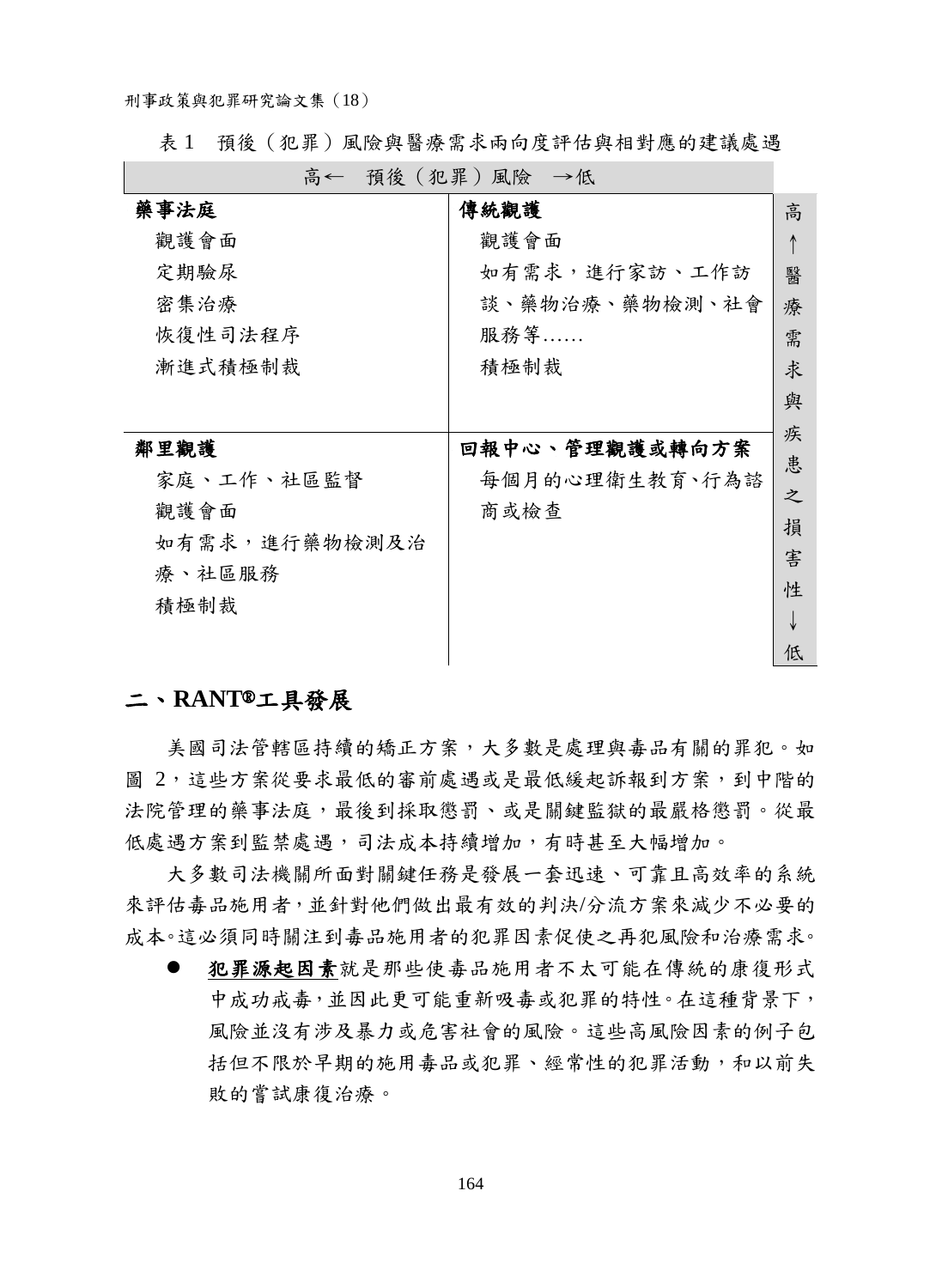毒品再犯風險與醫療需求分流處置評量工具之研究

 醫療需求就是那些心理功能障礙區域,如能有效處理,可以大大減 少重複毒品使用、犯罪和從事其他不當行為的可能性。高需求因素 的例子包括但不限於毒癮或酗酒、精神症狀、慢性疾病和文盲。

重要的是,這並不意味著應該剝奪高風險或高需求的個案參與康復治療 或分流處遇方案的機會。相反地,這表示需要更多以社區為基礎、更深入、 更好的計畫,來改善這些人的預後情形。



圖 2 從最低到最高監控的司法矯正方案

### 三、 風險和需求

在過去的十年中,TRI 法律與倫理研究部門的研究人員一直在進行實驗 性研究,調查毒品施用者專屬方案和決定什麼類型的毒品施用者最適合什麼 類型的方案之關鍵要素。數十篇實證文章和期刊論文發表在同儕審查的科 學、法律和刑事司法等領域,皆總結此研究證據。

這套工具所產生的結果是一種實證性配對毒品施用者到合適的社區矯 正方案的概念架構。採用 2×2 矩陣,毒品施用者可同時對應其風險和需求到 四個象限的其中一個,每個象限將直接影響其選擇合適的矯正處遇和行為復 健治療(如表 2)舉例來說,被歸為低風險和低需求類別的個案,通常需要 最少的監控和治療服務;被歸為低風險和高需求類別的個案,通常需要涉及 密集治療以及較少的監控以防止其復發的結合服務;被歸為高風險和低需求 類別的個案,通常需要密切監控以及對自己的行為負責,他們通常不需要密 集的治療服務;被歸為高風險和高需求類別的個案,通常需要涉及密集治療、 密切監控以及的為自己的行為負責的結合服務。表 2 顯示一些為個案設計在 特定象限的介入方案。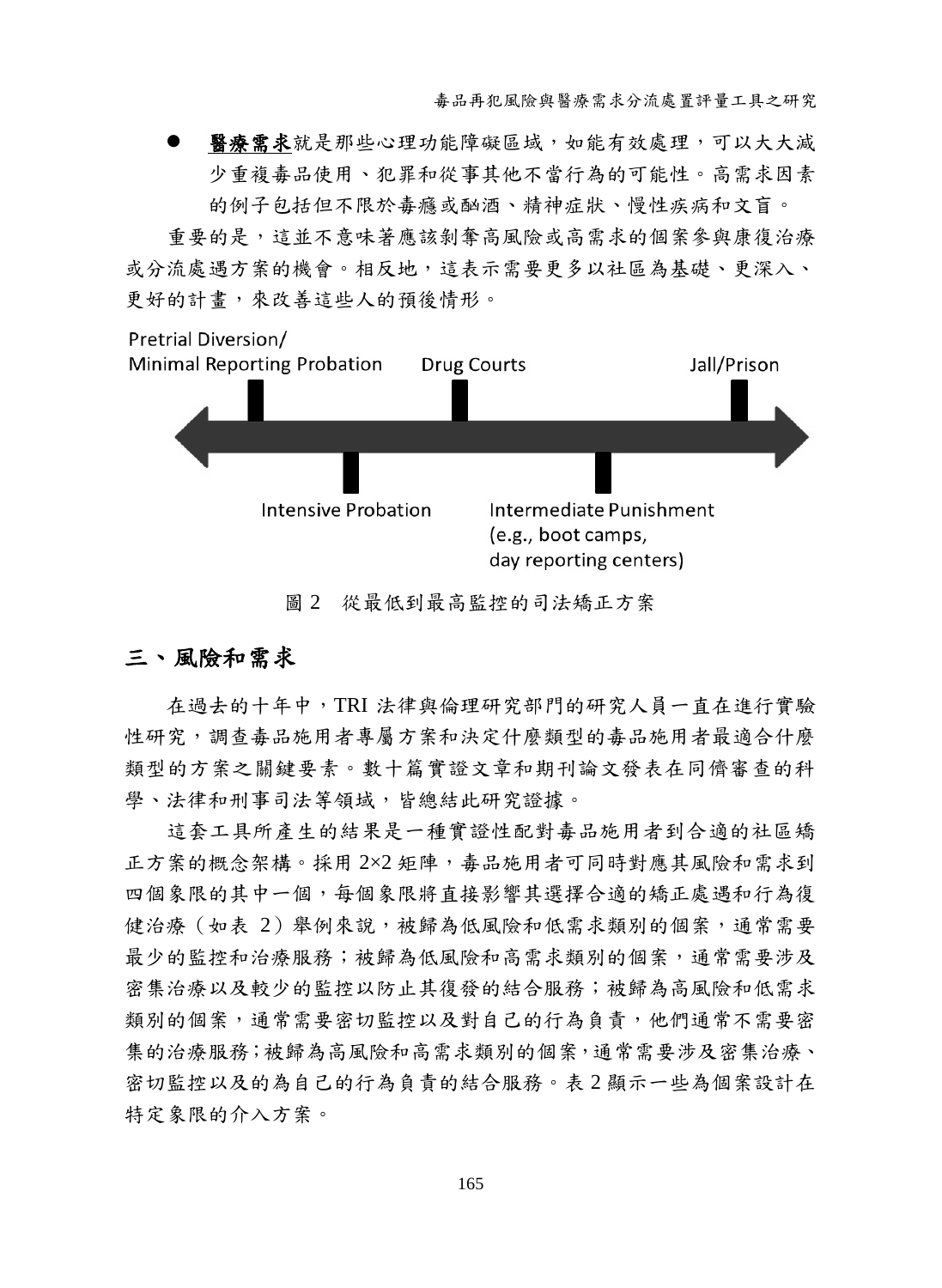|        |   | 促使再犯罪風險       |          |  |  |
|--------|---|---------------|----------|--|--|
|        |   | 高             | 低        |  |  |
|        | 高 | ●法院監督         | ●緩刑監督    |  |  |
|        |   | ●個案每日回報情形     | ●不順從的登錄  |  |  |
|        |   | ●密集的藥物治療      | ●密集的藥物治療 |  |  |
|        |   | ●獎勵與處分        | ●獎勵與處分   |  |  |
| 醫<br>療 |   | ●尿液檢驗         | ●尿液檢驗    |  |  |
| 需      |   | ●緩刑監督         | ●審前服務監督  |  |  |
| 求      |   | ●個案每日回報情形     | ●不順從的登錄  |  |  |
|        | 低 | ●有利社會的復健方案    | ●預防/教育   |  |  |
|        |   | ●獎勵與處分        |          |  |  |
|        |   | ●不順從時給予中等程度懲罰 |          |  |  |
|        |   |               |          |  |  |

表 2 犯罪源起因素與醫療需求

### 四、**RANT**®工具中文化:翻譯、反翻譯及專家訪談

<span id="page-11-0"></span>為了建立與測試翻譯的評量工具與題項,能夠真實地反應文化與語言的 對等性,也就是不會偏離原來的意義與內涵,評估工具會需要經過翻譯與反 翻譯的過程。這個翻譯與反翻譯工具過程,我們依照 [Hyrkas et](#page-24-0) al.(2003)建 議的每一個步驟。RANT®先從英文翻譯為中文,翻譯者會必須是英文與中文 都流利的專家,在臺灣從事藥物濫用或是毒品犯罪的相關實務經驗。然後這 份翻譯中文版,會找另一位沒有接觸過 RANT®題目、同時是藥物濫用或是毒 品犯罪的學者,將翻譯後的中文反翻譯為英文。研究團隊將原來英文版本、 對照翻譯後的中文版本、以及反翻譯的英文版本,逐題對照與討論,審視翻 譯後的中文意思,是否能符合原來英文版本的原意。經過這些翻譯、討論與 對照的步驟後,最後的版本才提給工作協調會,討論這些題項是否能適用於 臺灣的毒品防制實務工作。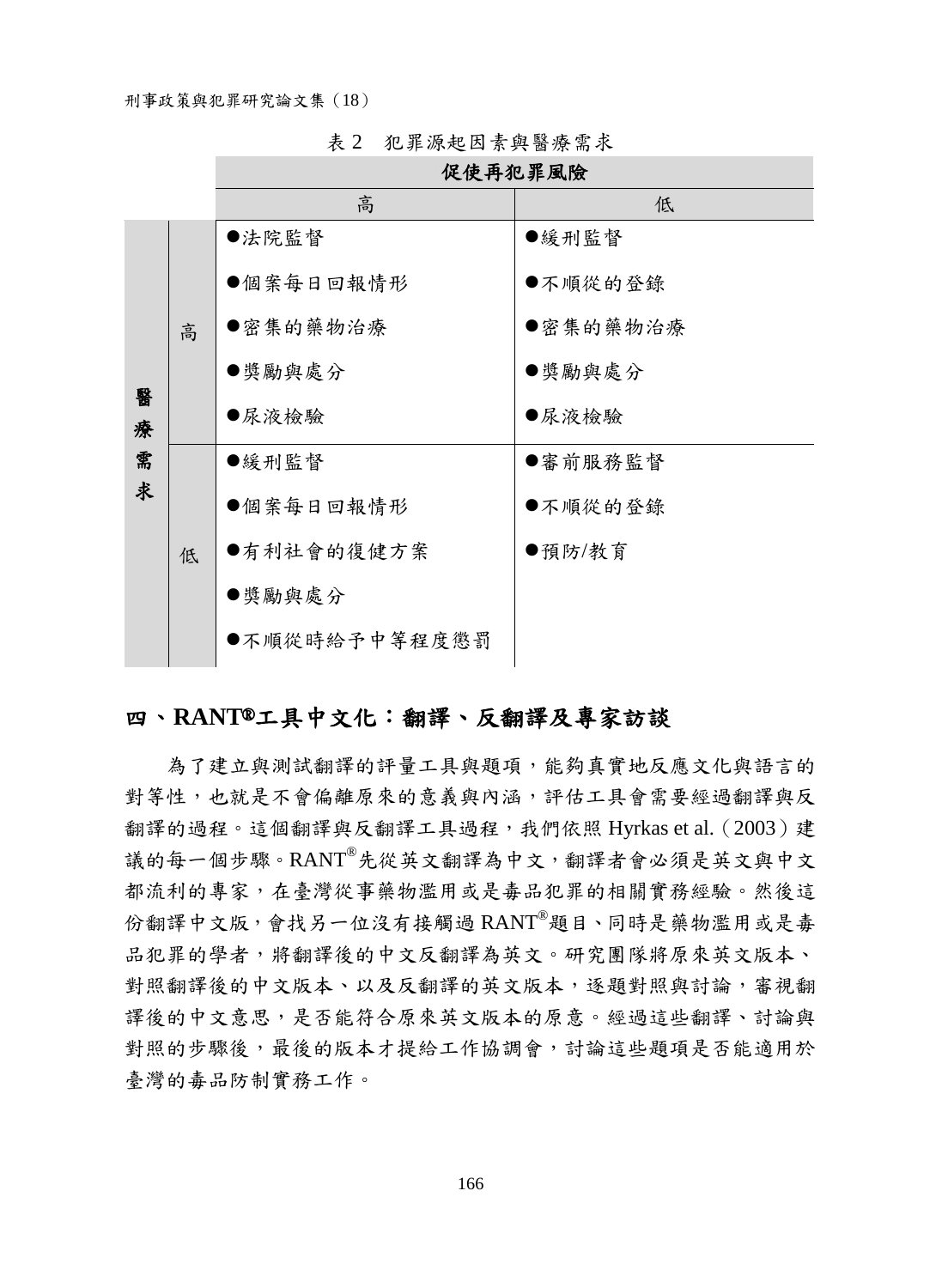#### 五、 **RANT**®工具田野預試

為了檢視翻譯之題目,毒品施用者是否能真的理解題項的內容,或是否 有艱澀難懂之用詞,因此針對毒品施用者進行兩次的田野預試,毒品施用者 填答後,研究團隊接受其回饋並再修正內容。同時,在過程中我們也觀察毒 品施用者對於使用電腦進行回答的滿意程度,並記錄他們回應所有題項所需 的時間。

### 六、 **RANT**®實務上的可行性與適用性:團體訪談

本計畫透過多次專家訪談,確認 RANT®中文版這些題項是否能適用於臺 灣的毒品防制實務工作。因此,焦點訪談目的為召集專家學者,包括研究成 癮學者、臨床治療及行政單位人員、司法人員,和政策制定者,一起評估這 份再犯風險與醫療需求分流處置評量工具;整體的評估,將建立在「再犯風 險與醫療需求分流」的概念與基礎上來進行,才不至於失焦。

訪談大綱的擬定,是邀請行政院政務委員、衛生福利部心理及口腔健康 司,以及本研究的指導單位法務部司法官學院、檢察司以及保護司等單位, 共同參與討論、計畫未來發展的「毒品危害防制條例緩起訴分流評估之建置 計書專家協調會」,擬定出相關訪談大綱、討論 RANT®這些題項是否能適用 於臺灣的毒品防制實務工作。討論大綱有:(1)RANT® 中文版做為評估工具 的可行性與適用性(信度與效度)?是否增加本土性題項?(2)如何施測? 誰來施測?是否建立相關配套措施?(3)建立實證資料之資源從何而來?

本計畫再依據這些大綱的建議,做為最後擬定焦點團體的訪談大綱。

# 參、研究成果

#### 一、 取得 **RANT**®工具並進行翻譯與反翻譯

本研究團隊於 2014 年 3 月 13 日取得再犯風險與醫療需求分流的評估工 具 (RANT®) 原版,馬上寄給一位社工博士進行翻譯工作,於 2014年3月 16 日完成 RANT®翻譯後之中文版,計畫主持人於 2014 年 3 月 18 日確認中 文翻譯的題項符合原來題意,中文翻譯工作沒有偏離藥物成癮與犯罪;並於 當日將翻譯中文版本給另一位公共衛生博士進行反翻譯工作,於 2014 年 3 月 25 日完成  $RANT^{\circ}$ 的反翻譯版。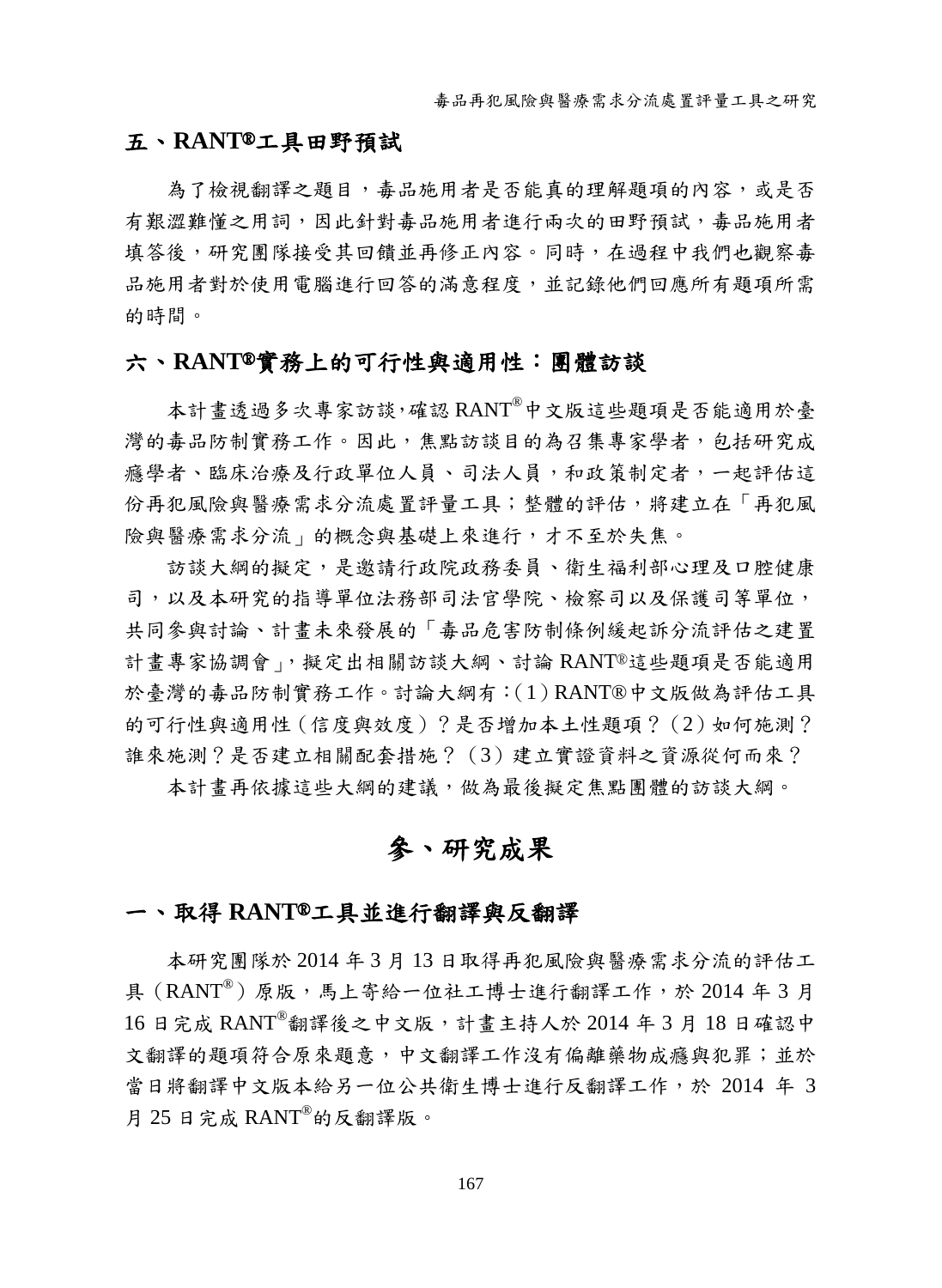#### 二、 **RANT**®工具之信度與效度

研究團隊先後召開兩次共同主持人會議,將原來英文版本、翻譯後的中 文版本、以及反翻譯的英文版本,逐題對照並討論,確認翻譯後的中文意思 是否能符合原來英文版本的原意。透過逐題對照 RANT®原版、中文翻譯版及 反翻譯版的差異,看反翻譯有哪些意思跑掉?主要是再回頭看看中文翻譯 版,針對錯字、語法以及美國專有處遇用語進行討論,並修正一些法律用詞、 對過於專業的字詞給予定義或解釋,同時也列出對此份題目仍有疑問之處, 以便詢問美國 TRI 團隊之專家。最後進行逐題修正後的投票,直到所有共同 主持人都認同。

為增加 RANT®工具的信度與效度,我們將 RANT® 問卷題目雷腦化,進 行兩次的個案田野預試,共施測6名個案,包含施用第一至第四級毒品者、 男女兼具,主要目的是想了解此套工具對於個案來說是否有難以理解其用語 或意思,以及答題選項是否符合實際狀況。

第一次預試是在臺北地檢署,經由觀護人協助詢問三名自願參與研究的 女性毒品施用者,年齡平均為 26 歲。結果三位緩起訴毒品施用者皆能順利回 覆相關問題,僅有「物質」與「毒品」用詞有些混淆,經討論後我們決定將 RANT®題目有出現「物質」部分更改為「毒品」,對於受訪者更清楚明確。

第二次的預試在臺北看守所的藥癮支持團體,徵求兩名男性及一名女性 使用第一級或二級毒品之毒品施用者接受題目預試,年齡平均為44歲,學歷 分別為國中畢業、國中肄業及高職畢業。結果三位藥癮者皆能順利回覆相關 問題。

整體來說,經由六位的測試,對於題項的內容都能掌握,僅有一些文字 需要稍做修正。

#### 三、 焦點團體訪談結果

本研究共進行 5 次的團體訪談,各場次參與的專家背景如下表 3 所示: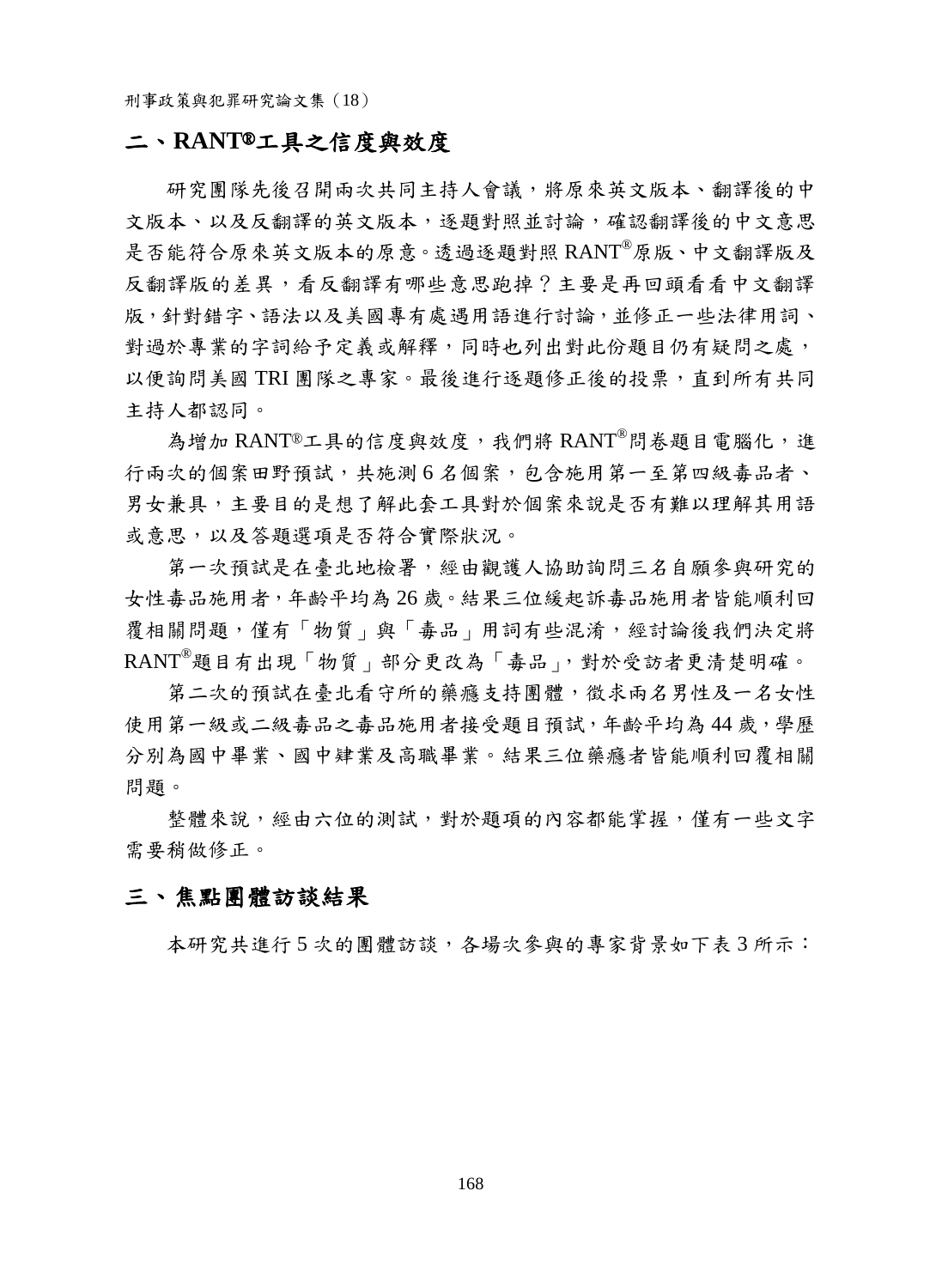| 場<br>次 | 時<br>間<br>地<br>點 | 職<br>稱                  |
|--------|------------------|-------------------------|
|        |                  | 新北地檢署<br>檢察官            |
| 新      | 2014/04/24       | 觀護人<br>新北地檢署            |
| 北      | 新北地檢署            | 新北地檢署<br>觀護人            |
|        |                  | 中央警察大學犯罪防治學系<br>副教授     |
| 臺      | 2014/05/14       | 臺南地檢署 主任檢察官             |
| 南      | 臺南地檢署            | 臺南地檢署 觀護人               |
|        |                  | 國立中正大學犯罪防治學系<br>教授      |
|        |                  | 高雄地檢署<br>檢察官            |
|        |                  | 高雄地檢署 檢察事務官             |
| 高      | 2014/07/08       | 高雄地檢署 觀護人               |
| 雄      | 高雄地檢署            | 高雄市政府毒品危害防制中心<br>技士     |
|        |                  | 高雄醫學大學藥學系<br>教授         |
|        |                  | 高雄市政府警察局新興分局 偵查隊隊長      |
|        |                  | 臺中地檢署 檢察官               |
| 臺      | 2014/07/09       | 臺中地檢署 觀護人               |
| 中      | 臺中地檢署            | 臺中市毒品危害防制中心 專員          |
|        |                  | 中國醫藥大學健康風險管理學系<br>副教授   |
|        |                  | 臺北地檢署<br>檢察官            |
| 臺      | 2014/07/11       | 臺北地檢署 觀護人               |
| 北      | 臺北地檢署            | 臺北市毒品危害防制中心 個案管理師       |
|        |                  | 中央警察大學犯罪防治學系<br>副教授     |
|        |                  | 臺北市立聯合醫院松德院區成癮防治科<br>醫師 |

表 3 各地檢署焦點團體訪談出席專家名單及背景

所有與會專家,就訪談提綱提供許多寶貴的意見,以下為依據團體訪 談,參與者提出的見解、問題與討論成果:

### **1.**各地檢署辦理毒品緩起訴流程與相關評估為何?

#### (**1**)目前毒品施用者刑事案件流程

實際執行毒品緩起訴的流程,地檢署檢察官表示他們針對毒品 施用者的偵查評估步驟為先傳真給當地毒品危害防制中心,再由該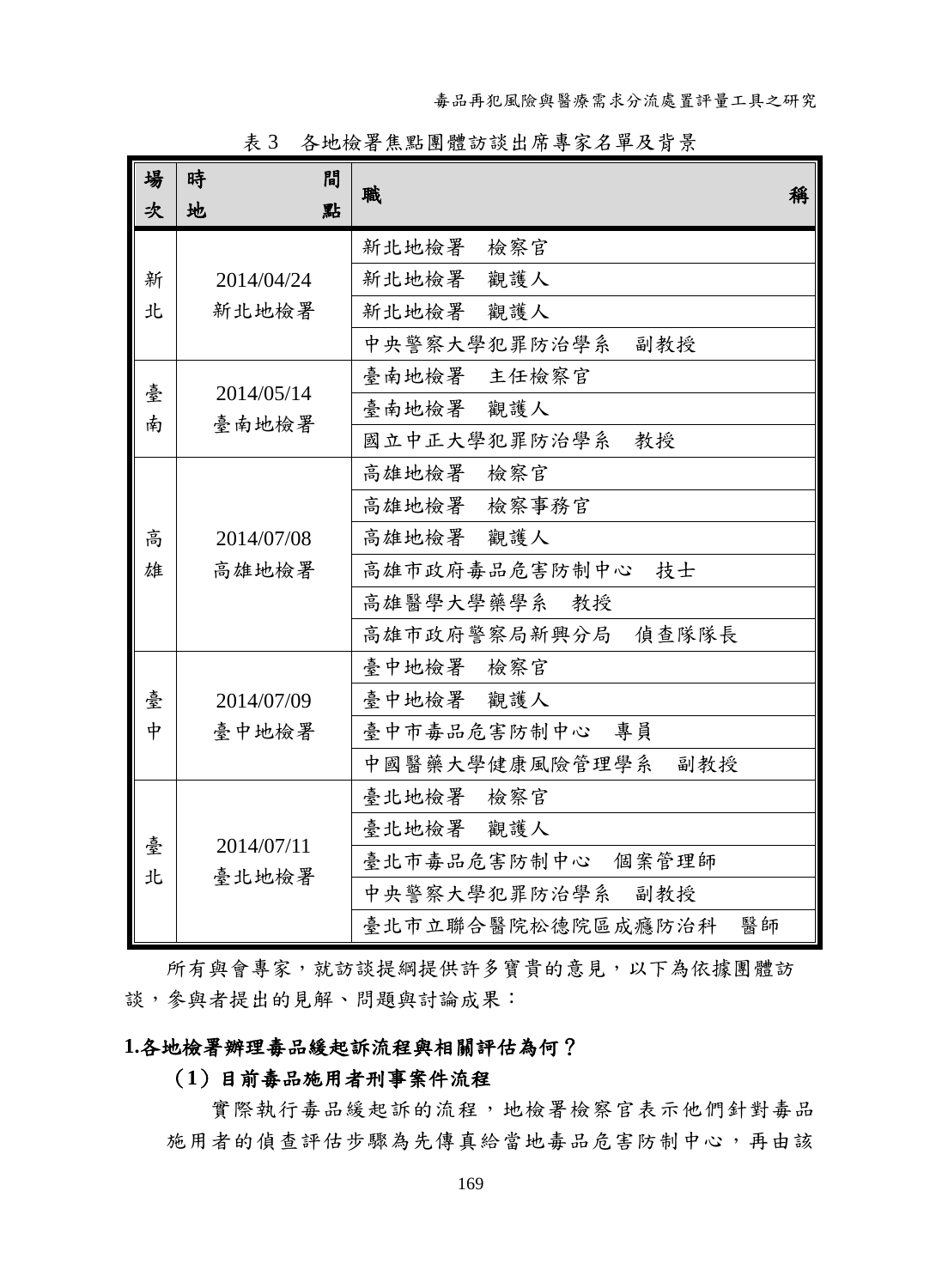中心指派毒品施用者到哪個醫院治療,各地檢署均有配合的醫院, 醫院的醫師會有一套評估工具檢測毒品施用者是否適合接受美沙冬 或是安非他命戒癮治療,檢察官也會評估毒品施用者的經濟狀況。 雖然毒品危害防制中心有補助,一名毒品施用者一生中只會有一次 被緩起訴的機會,因此 95%的個案會願意接受緩起訴強制治療,但 其中有 20%到了醫院會因為診療費用太貴而反悔。

臺中地檢署檢察官則表示,在臺中地檢署有一位專門負責處理施用 毒品案件的公務員。所有的毒品案件進來都會先經過評估,看個案是否 適合進入毒品治療計畫進行緩起訴,再交給負責承辦的檢察官處理。

#### (**2**)目前毒品施用者緩起訴之相關評估

檢察官對於毒品施用者是否緩起訴之評估在訪談的五個縣市沒有一 定的標準與規定,每個地檢署檢察官的處理方式也都不盡相同,但大致 上還是有些評估依據可循,例如新北地檢署的檢察官會看毒品施用者的 前科資料,是初犯或是兩犯以上,但時間距離很久的再犯人得到緩起訴 的機會會較大,以及看毒品施用者的職業與個人意願。根據檢察官描述, 他會將各種選擇的結果詳細地向毒品施用者說明後再讓他們自己做決 定;而高雄地檢署的檢察官補充提到說是否給毒品施用者緩起訴會考慮 到毒品的級別、有無其他刑事案件在偵審、家庭支援的強度、毒品施用 者是否誠實、毒品施用者成功完成戒癮療程的可能性項目,另外也會尊 重醫院的專業評估,來決定是否給個案緩起訴處分。

臺中地檢署檢察官則表示相關的緩起訴評估包括:個案是否為單純 施用毒品者(沒有其他竊盜、強盜、搶奪等財產犯罪的情形)、個案性別 (優先選擇女性)、個案的經濟狀況、個案是否坦誠施用毒品的情形、個 案的居住地(是否在轄區內)、個案的人身自由(目前沒有被監所拘禁的 情形)及個案參與的意願(主要評估項目)。經過評估被選為參與毒品治 療計書的案件會分派至相關承辦的檢察官或檢察事務官,接著檢察官或 檢察事務官會請個案前來開庭,並詢問個案參與毒品治療計畫的意願, 如果個案表明沒有意願參與,案件就會回到非緩起訴處理程序;假設個 案同意參與,再經過醫療評估確認後,個案就能夠進入緩起訴處分。另 外,一些原來沒有被選入參與毒品治療計畫的案件,若在開庭時向承辦 的檢察官表示有參與意願,個案就能參與治療計畫。因此,會不會進入 毒品減害計畫很大部分是會參考當事人的意願。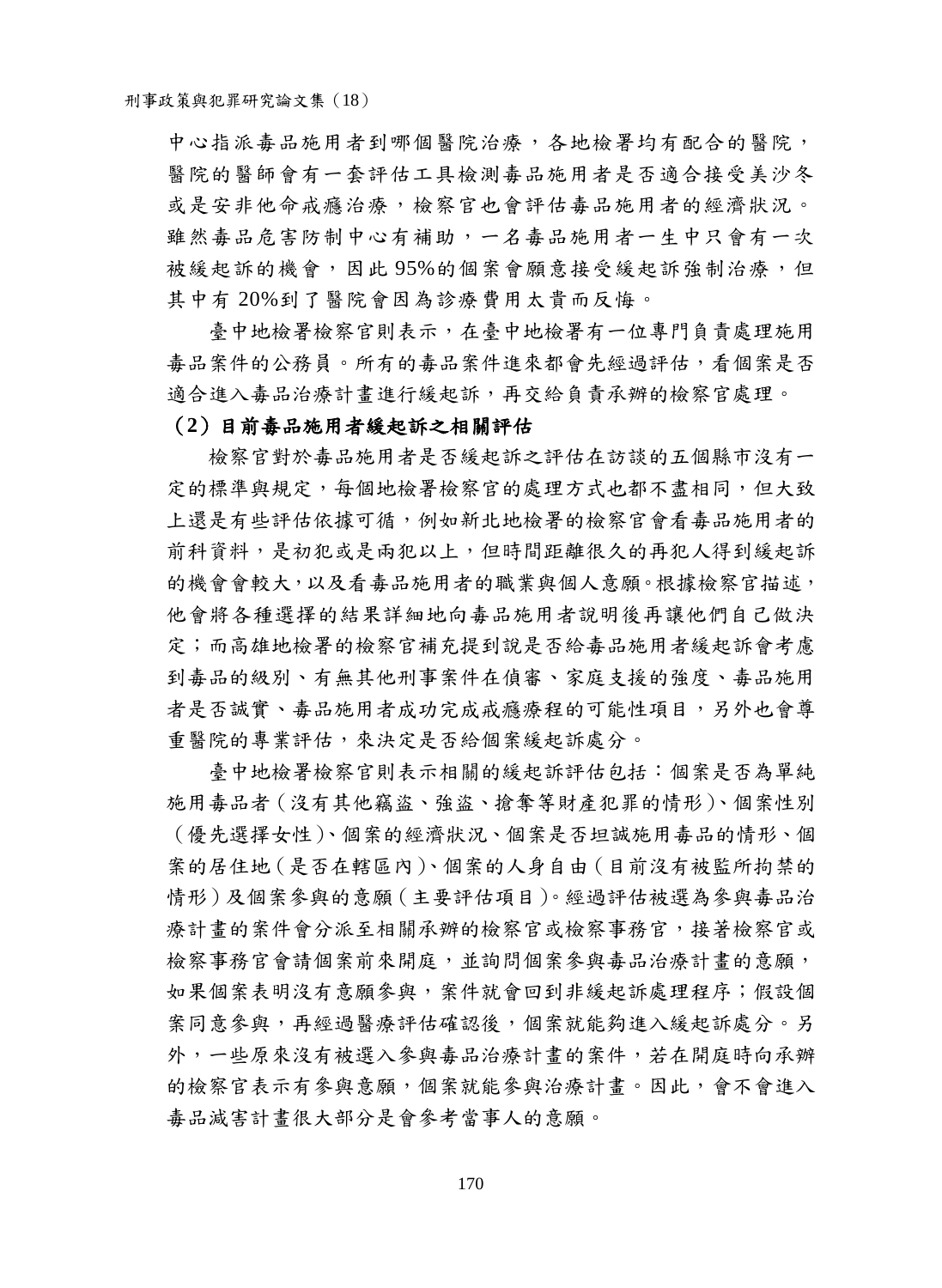#### **2.**各地檢署評估毒品施用者是否緩起訴的時間點為何?

各地檢署檢察官一致表示評估是否讓毒品施用者緩起訴的時間很不一 定,可以說是因人因地而異。檢察官建議 RANT®評量工具應該在程序上進入 醫院評估前就完成,亦即醫院沒辦法評估犯罪的部分,因此若再將時間往前, 就只能在驗尿的時間點附近評估,在警察層級那裡驗尿一旦呈現陽性就會移 送檢察官,但毒品施用者往往會很抗拒警察,彼此也可能會有仇恨心理,因 此交由警察來做評估不太適切,而觀護人業務已十分繁忙,因此初步討論是 建議由業務相關的檢察事務官進行 RANT®工具的施測,檢察事務官再將結果 呈報給檢察官去做判斷。

#### **3.**各地檢署目前緩起訴處遇方案有哪些?

各地檢署的緩起訴處遇方案主要是用毒品級別來區分,處遇方式主要分 為「命」與「療」兩大部分。「命」是指毒品施用者每個月至少要到地檢署找 觀護人報到一次,觀護人會定期對毒品施用者進行驗尿的動作,拘束其在緩 起訴的時間內不要再用毒,並去函給當地的警察局,警察會執行治安管制; 而「療」的部分第一級及第二級毒品就有所區分,例如在高雄第一級毒品戒 癮醫院有 8 家醫院在做,療程為期一年,治療內容為喝美沙冬及團體治療, 團體治療是由成癮戒治科的醫生帶領,每次 1 小時;第二級毒品只有凱旋醫 院在做,療程為期半年,治療內容只有心理治療,是成癮戒治科醫生帶領, 共 4 次、每次 1 小時。

新北地檢署的觀護人提到他們第一級毒品戒癮治療也有8家醫院在做, 第二級毒品戒癮治療則有 3 家醫院。第一級毒品美沙冬戒癮治療時間為期一 年 6 個月,初診醫院評估就要 4000 元,之後每次門診幾乎都要幾千元,所以 對毒品施用者來說也是一個不小的經濟壓力,醫院也會評估說他是否能負擔 這筆費用,畢竟不希望見到毒品施用者因為付不出戒癮治療的費用產生壓力 而又去復用毒品。

臺中地檢署檢察官表示,臺中目前緩起訴的處遇措施包括:一、接受醫 療機構藥物或心理的治療。舉例來說,施用第一級毒品的個案到醫院服用美 沙冬。臺中地檢署有和 8 家醫院簽訂契約,地檢署會協助轉介病患(個案) 到醫療院所,由個案自費接受治療。二、向觀護人報到及尿液檢驗。個案定 期回來向觀護人報到,並說明目前的生活或交友的情形及接受定期的採尿。

臺北地檢署檢察官建議 RANT® 處遇方案其實也可以從現有的戒癮治療 體制下去做一點點的調整,譬如:個案同時需要向醫院及觀護人報到。目前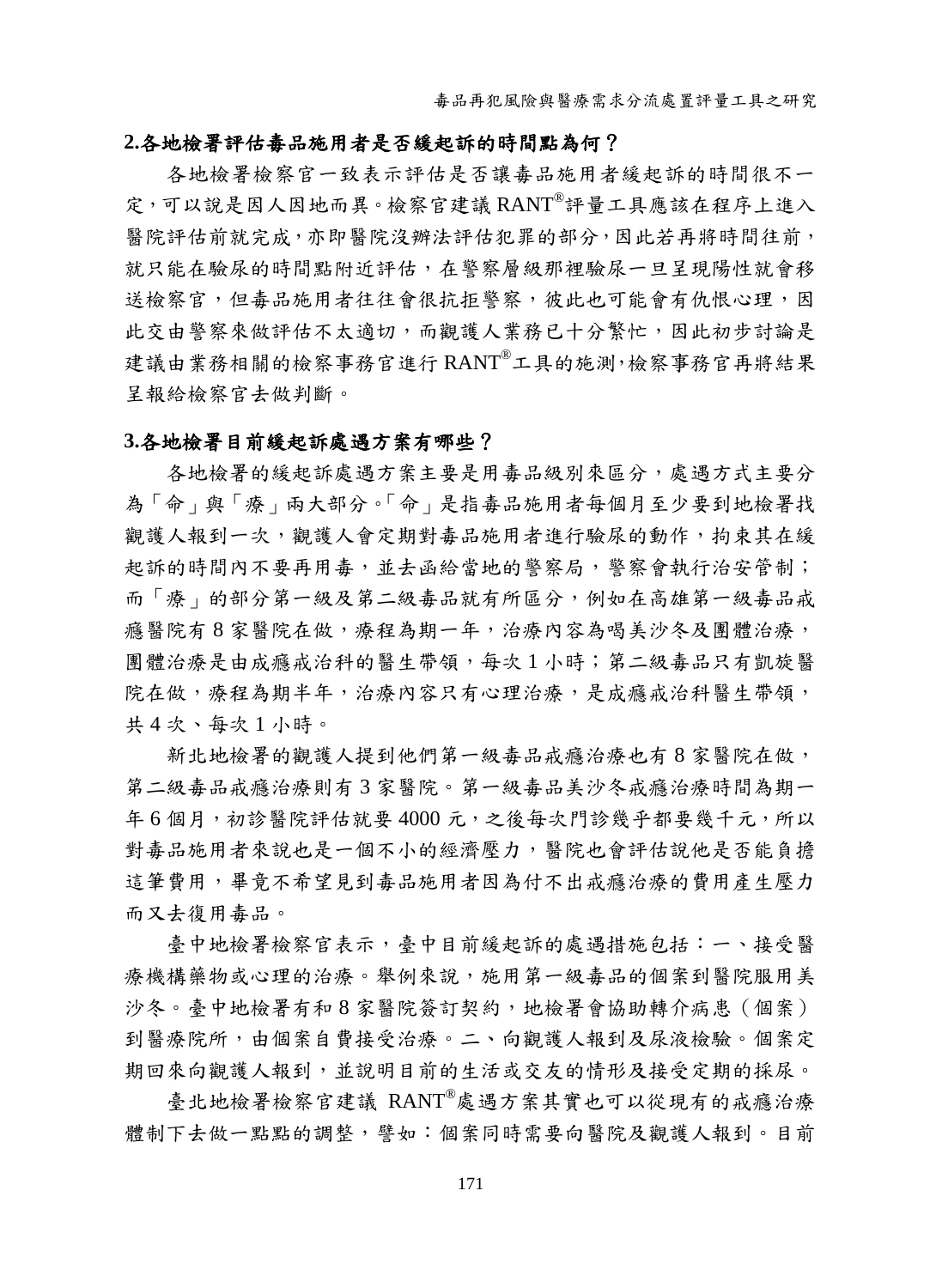的情況是觀護人驗尿報到的強度對個案的壓力比較大,而醫院比較輕。因此, 透過評估量表的結果能夠調整個案到兩處報到的次數,有些到醫院報到的次 數較多或有些向觀護人報到的次數較多,可以作調配。檢察官非常支持這項 評量工具的建立,雖然說並不是讓檢察官在決定緩起訴處分時必定要參考的 依據,但有了這套評估量表後,檢察官決定個案的處理方式如果和評估結果 有很大的出入,檢察官便需要說明原因,例如:個案的評估結果是適合治療, 檢察官是傾向監禁,想起訴個案,他就必須要說明原因。

毒品施用成因以及被緝因素因人、地、時而有所差異,所有罪犯宜需審 慎評估犯罪或醫療問題所占的影響份量,才足以因應需求,提供嚴密的監控 機制或適當處遇方案,以達犯罪矯治目標,才有可能進一步談及預防再犯, 如忽略個別性毒品施用成因與差異,針對所有人提供一套標準化處遇方式, 再犯預防恐流於形式作業。

# **4.**若以 **RANT®** 做為協助緩起訴評估工具,針對毒品緩起訴的可行性與適用 性?

所有與會檢察官、專家、醫師、毒防中心與觀護人都認為 RANT®工具之 使用是可行的,這套具實證性又科學的客觀工具將輔助檢察官判斷是否對毒 品施用者緩起訴,不僅在檢察官選案時能夠協助做為評估的參考,同時也有 機會能夠控制毒品案件再犯率的情形。不過還有一些挑戰:

- (1) 在美國是由藥事法庭來執行 RANT®之評估,但在臺灣並無現存已建 置完整的體系,因此我們要考慮評估的時間點以及執行的人選、執 行方式等等該如何規劃,評估一個人是否關進監牢,或是適合在外 面接受醫療處遇,這對人權是一個很大的決定,執行人選要考慮是 否需要經過政府機關的核准,這在配套措施上是非常重要的事情。
	- (2) 治療預算也是問題之一,醫療院所在戒癮治療的容額是有限的, 近期很多地檢署都開始改成用自費戒癮治療,而不是緩起訴處分 金,否則緩起訴的比例會更低,假設之後評估結果有許多毒品施 用者是適合接受緩起訴的,那麼在經費預算也需要想解決辦法。
	- (3) 在 RANT® 評估中基於犯罪風險及醫療需求兩個因素去對毒品施 用者做評估,其中有些屬於無法改變的因素,例如年齡、首次犯 罪行為的年齡、首次使用毒品的年齡等等,而需求是看毒品施用 者是否對毒品有渴求、戒斷症狀、或其他醫療需求,是屬於後天 較能透過處遇去改善的。但在高雄地檢署有專家提到每個人身體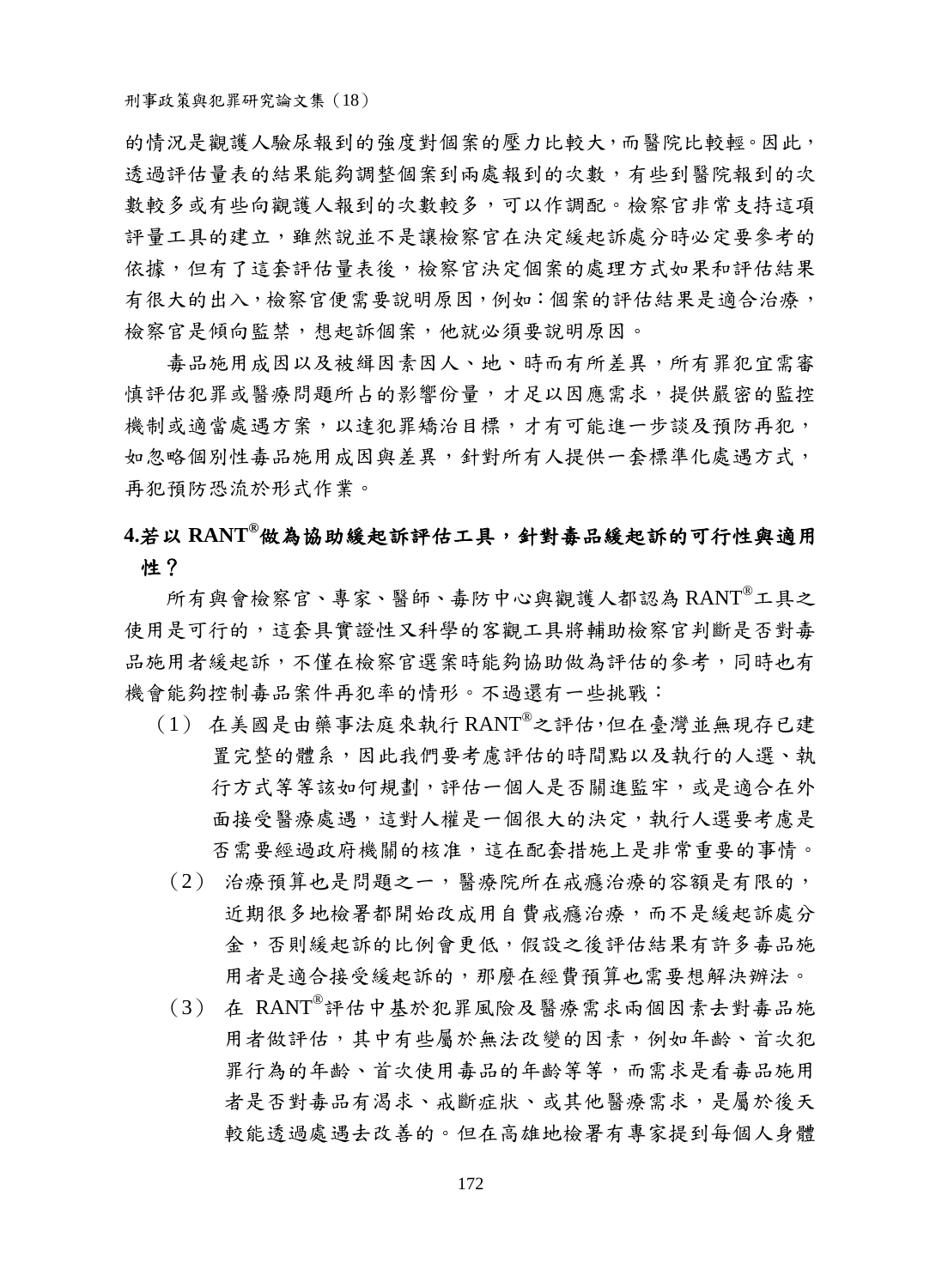代謝毒品的速度都不同,因此對處遇也就有所差異,將來需要更 多處遇模式。

### **5.**若以 **RANT®**做為評估工具針對毒品施用者輔導策略的適切性?

輔導策略的評估是專家十分關切的議題,新北地檢署專家提出一開始即 將個案分級處遇是有效率的,不過醫院評估的問題與團體治療的效果有限, 例如有些初犯個案其實沒有癮,但還是要一直喝美沙冬,或是參加成癮治療 團體,這樣反而造成他們有成癮或是學習更多毒品使用的風險,因此建議醫 院的治療方式能改為著重在個人健康生活型態的建立,像是李思賢教授發展 與進行的毒品諮商與傷害減少的健康生活形態諮商。新北的經驗反映出 RANT®工具的重要性,未成癮者持續施用美沙冬藥品,除造成潛在成癮風險 外,更浪費醫療與人力資源,也無法為犯人提供最適當的處遇策略,藉由 RANT® 可以為毒品施用者提供個別化差異的處遇,妥善運用當下既有資源 (如:監控系統、醫療、社會福利服務、就業、居住…),促進戒治效益。

高雄市政府毒品危害防制中心的技士也表示,希望透過 RANT®工具可以 清楚知道毒品施用者被定位為哪一個處遇類型,如此一來毒品危害防制中心 的個案管理師針對每個個案就能提供相對應的配套處遇,由於高雄現在根據 毒品危害防制中心追蹤輔導的經驗,個案沒有什麼個別性的處遇,但是第一 二級毒品因為成癮性不同所以治療方式是不同的,建議針對這部分在做預防 這塊的重點也有所不同,目前想要朝這個方向努力,這對在判斷個案實務上 來說是非常有效果的。

臺北場的教授也認為,以前大家對於緩起訴的認知或做法是偏向於緩起 訴就等同於戒癮治療,因此並沒有給予個案符合他們需求的治療,很多人在 治療過程中就開始退出、再犯罪。在緩起訴期間還有那麼多人回到監獄其實 也就表示緩起訴沒有發揮真正的功能,而這其中的原因之一就是評估與處遇 沒有符合個案的需求。而 RANT®的評估工具是可以幫助到檢察官與觀護人決 定個案的嚴重程度及所需的治療。例如:最嚴重的人需要接受替代療法甚至 需要接受心理治療及社區監控,但也有人是喝了藥之後就能正常工作,不需 要太多的監控,只需要報到確定個案當時的生活狀況、交友狀況及工作狀況 等。另外,針對剛開始接觸毒品的個案,可以提供一些團體輔導及報到。

根據我國的毒品危害防制條例,主要處理毒品單純施用者的精神是先病 人、後犯人,以醫療先於司法的處遇為主;不過在實際運作上,觀察勒戒與 強制戒治的處遇,其實是以剝奪人身自由,再輔以相關的輔導措施,這其實

173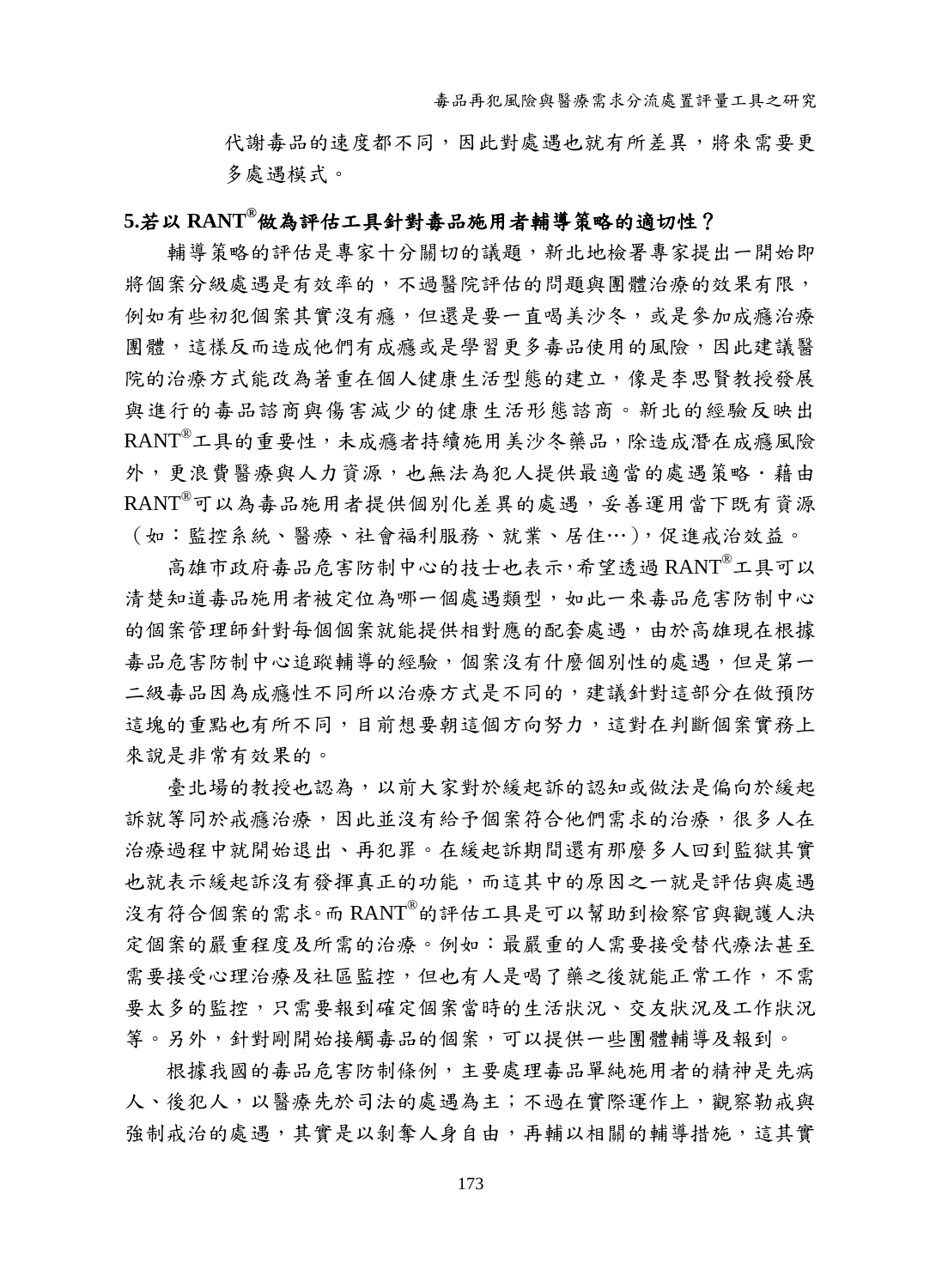與醫療處遇有相當差距;而目前的緩起訴,因為並沒有一套標準與規範來協 助檢察官進行附命治療緩起訴,因而接受緩起訴的毒品施用者,其實有可能 並非適合進行醫療處遇的個案,導致醫療處遇是否對於毒品再犯情形有效 果,無法覺清;我國的司法與醫療資源也因而無法更有效利用。本研究引進 容易操作、省時、有實證基礎的再犯風險與醫療需求分流的評估工具「the Risk and Needs Triage (RANT®)」,可以協助各地檢署檢察官在評量先病人、後 犯人的緩起訴執行參考。

# 肆、結論與政策建議

整合本研究結果,包括五場次的焦點團體座談,本研究引進美國 Treatment Research Institute 團隊發展的再犯風險與醫療需求分流的評估工 具(RANT®),並透過翻譯、反翻譯、初步田野個案測試等實施步驟後,完 成 RANT®工具的中文化與內容效度,同時經由專家與實務工作團體討論,在 我國現行制度下,採用這套評估工具對於檢察官在進行毒品施用者是否緩起 訴時,是可行且有幫助的,這套工具的評估內容也可以提供觀護人等實務工 作者,作為執行輔導監督處遇的工作參考。

依據本研究的結論,最後提出以下幾點建議:

建議一:採用再犯風險與醫療需求分流的評估工具「the Risk and Needs Triage (RANT®)」做為檢察官進行緩起訴處分判斷時客觀的評估依據及標準。

- 說明1:這是一套具科學實證之工具,希望能輔助建立更具一致性與實 證性的緩起訴標準。
- 說明2:檢察官決定是否處分緩起訴時,會參考個案的前科紀錄與犯罪 情形,但目前沒有統一規範與標準。
- 說明3:尊重檢察官不受干預之獨立行使權,此評估工具為「輔助」檢 察官之用,檢察官仍可以選擇參考或依其實務經驗判斷處分結 果。
- 說明4:惟檢察官依個人實務經驗所做的處分與評估工具有太大的出入 時,須附加報告說明不採用 RANT® 建議之原因。

建議二:建議委由各地檢署檢察事務官來執行 RANT®評估流程。

說明1:檢事官為與檢察官業務性質較相近的職位,類似檢察官的助理, 如此甫完成的評估報告即可在第一時間呈給檢察官。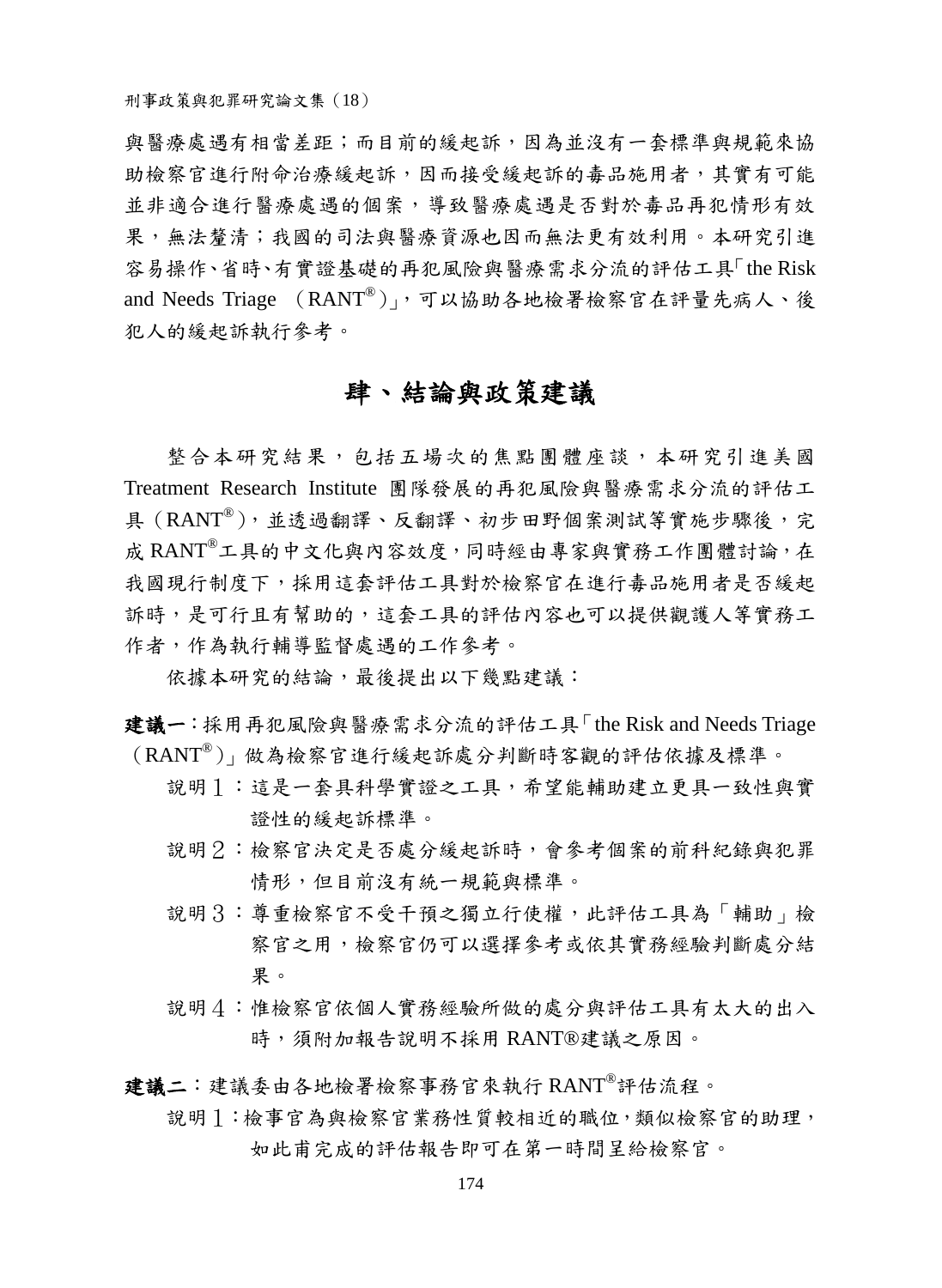- 說明2:擬由法務部正式發公文致各地檢署檢察官,內容為建議檢察官 可依再犯風險與醫療需求分流的評估工具「the Risk and Needs Triage(RANT® )」作為進行緩起訴處分判斷時客觀的評估依 據及標準之一,檢察官便可依其交辦事項之名將評估工作交付 予檢事官執行。
- 建議三:培訓執行 RANT®評估的檢察事務官,目前預估必須接受過8小時的 工具評量與介紹,以及4小時的實務操作之訓練。
	- 說明1:評估一個人是否關進監牢,或是適合在外面接受醫療處遇,對 人權是一個很重大的決定。
	- 說明2:執行 RANT® 的人員需經過政府機關的核准或接受專業單位的 訓練認證,擬辦其受訓時數納入公務人員學習時數。
	- 說明3:再犯風險與醫療需求分流的評估工具「the Risk and Needs Triage (RANT® )」的原理,以及有些題項為專業醫療用詞,非該領 域人員可能會不明白如何精確地詢問,使用起工具就有困難, 故擬辦此訓練。

建議四:再犯風險與醫療需求分流的評估工具「the Risk and Needs Triage (RANT®)」的評估結果也可作為觀護人輔導監督策略及處遇之建議。

- 說明1:觀護人可根據檢察官處分緩起訴的評估結果,讓個案接受適當 的監控或醫療的頻率。
- 說明2:就執行面而言,目前毒品施用者不論緩起訴、緩刑或假釋個案 的社區治療監督輔導工作,多須仰賴觀護人規劃執行,如果觀 護人的處遇措施,能建立一套符合實證經驗的判別工具,對其 輔導監督工作的落實,亦將形成新的助力。
- 說明3:現行的戒癮治療內容多偏重於矯正毒品施用者的認知跟法律常 識。醫院的戒癮治療應該整合美沙冬或丁基原啡因與社會心理 處遇, 著重在個人健康生活型態的建立, 進行毒品諮商與建立 傷害減少的健康生活形態諮商。
- 說明4:毒品施用者生活環境的改變與他人的支持對於是否能遠離毒品 也非常重要,包括其原生家庭、居住社區等周邊環境都必須要 有全面性的改善。觀護人在輔導時,也可以採用本工具的思維 方式,記錄毒品施用者的環境是否有改善。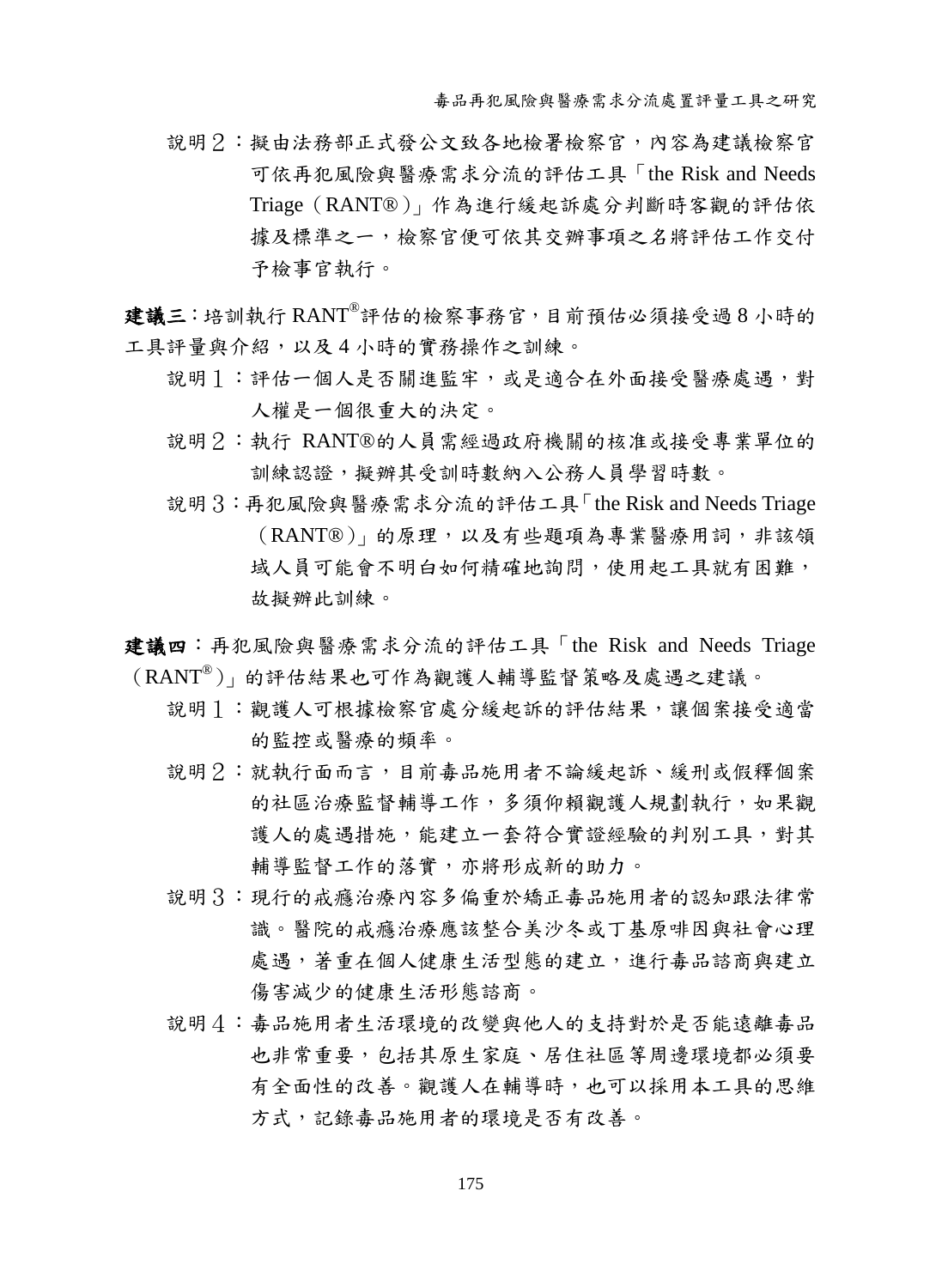建議五:其他毒品實務工作者,也可依據再犯風險與醫療需求分流的評估工 具「the Risk and Needs Triage (RANT®)」評估之象限,給予個案個別化的處 遇介入。

- 說明1:目前針對毒品施用者執行輔導或監督的工作者,除了觀護人之 外,尚有毒防中心的工作人員,以及各地更生保護會的更生輔 導員,甚至醫院的醫師、心理師,如果有一份完整的評估工具, 增加他們對於毒品施用者的全方面瞭解,以採取更適當的協助 策略,對其業務之執行,也將形成更大的助力。
- 說明2:不同的毒品施用者,其再犯與藥物依賴之情形不同,所需之處 遇根據其固有的工作領域,也會有判斷的差異性,惟雖如此, 亦不能沒有整體性的判斷與思考。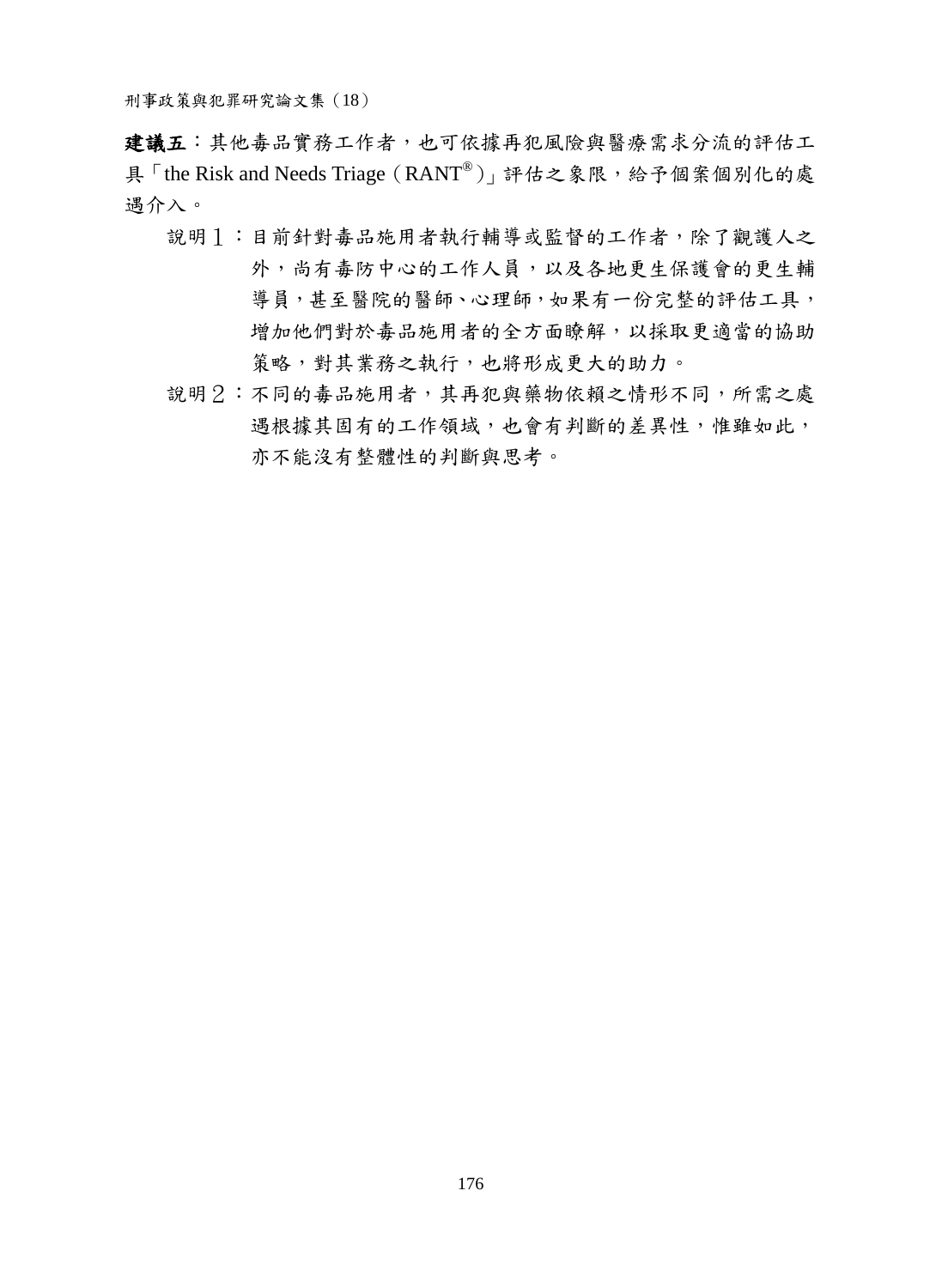毒品再犯風險與醫療需求分流處置評量工具之研究

# 參考文獻

全國法規資料庫(2013)。毒品戒癮治療實施辦法及完成治療認定標準。 2014/05/31 取自 [http://law.moj.gov.tw/LawClass/LawAll.aspx](http://law.moj.gov.tw/LawClass/LawAll.aspx？PCode=I0030024)? [PCode=I0030024](http://law.moj.gov.tw/LawClass/LawAll.aspx？PCode=I0030024)。

呂源益、石玉華、王秀月(2008)。吸毒新生人口分析。取自: http://www.skps.tp.edu.tw/bu1/board1.asp?topage1=2 法務部(2007), 2007 年 12 月法務統計月報,法務部。

- 林健陽、陳玉書、柯雨瑞、呂豐足、裘雅恬、何明哲、鄭勝天、蔣碩祥(2009)。 新犯毒品犯施用行為及毒品取得管道之研究。行政院研究發展考核委員 會。
- 李思賢、吳憲璋、黃昭正、王志傑、石倩瑜(2010)。毒品罪再犯率與保護 因子研究:以基隆地區為例。犯罪學期刊,13(1),81-106。
- 李思賢、黃淑玲(2005, 2006)藥癮再犯罪成因與心理治療介入的可行性:出 監毒癮者之回溯性與前瞻性追蹤研究(一)(二)。行政院衛生署管制 藥品管理局,計畫編號:DOH94-NNB-1032、DOH95-NNB-1033。
- American Psychiatric Association. (2000). Diagnostic and statistical manual of mental disorders (4th ed., text rev.). Washington DC: American Psychiatric Press.
- Amanda, B. C. & Rempel, M. (2005). The State of Drug Court Research: Moving beyond 'Do they work?" Center for Court Innovation: New York.
- Andrews, D. A. & Bonta, J.  $(2010)$ . The psychology of criminal conduct  $(5th)$ ed.). New Providence, N.J.: Lexis Nexis.
- Baler, R. D. & Volkow, N. D. (2006). Drug addiction: The neurobiology of disrupted self control. Trends in Molecular Medicine, 12, 559−566.
- Belenko, S. (2006). Assessing released inmates for substance-abuse-related service needs. Crime & Delinquency, 52, 94-113.
- Belenko, S. & Peugh, J. (2005). Estimating drug treatment needs among state prison inmates. Drug and Alcohol Dependence, 77, 269−281.
- Bennett, T., Holloway, K., & Farrington, D. (2008). The statistical association between drug misuse and crime: A meta-analysis. Aggression & Violent Behavior, 13, 107-118.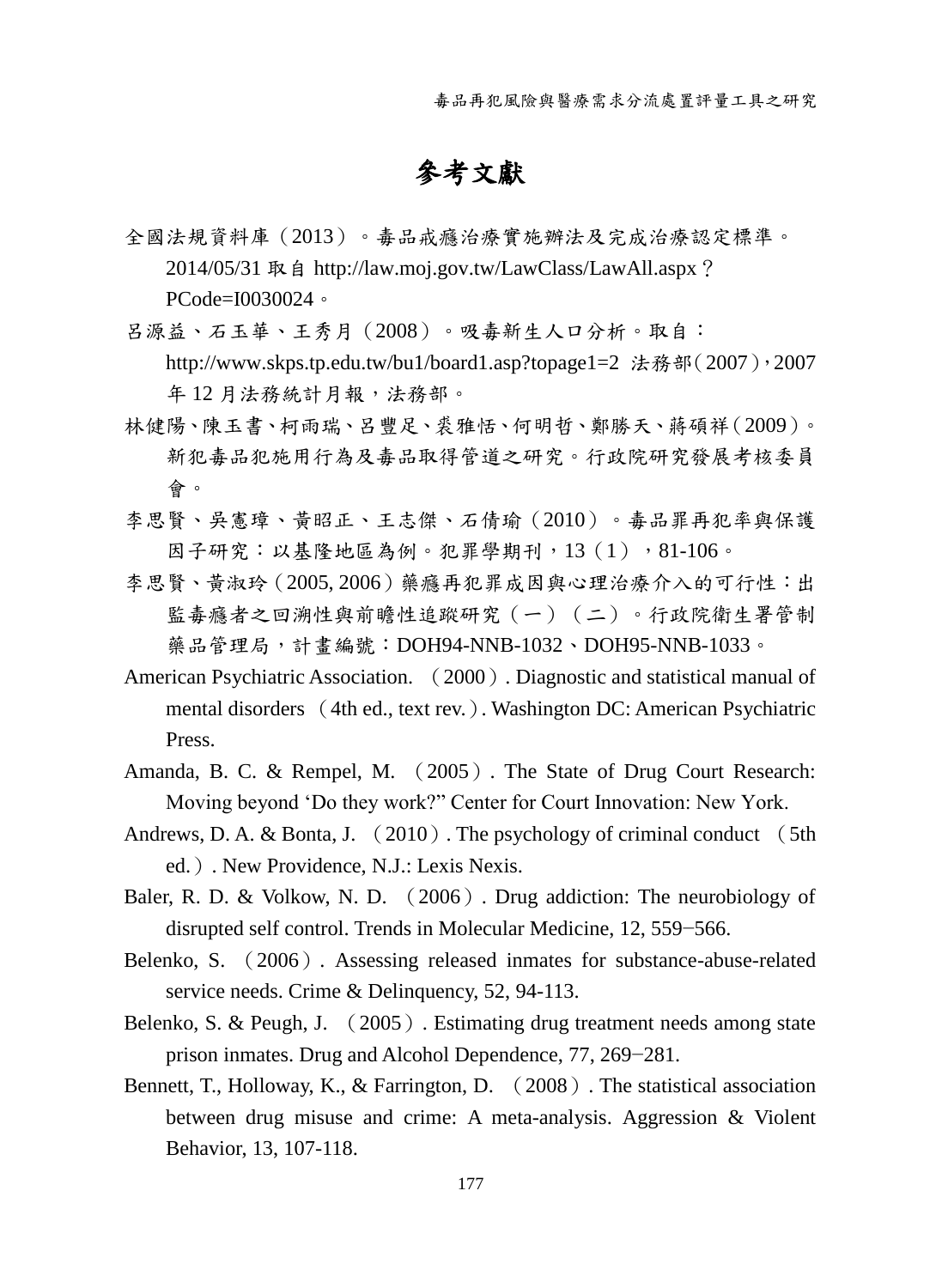- Bhati, A. S., Roman, J. K., & Chalfin, A. (2008). To treat or not to treat: Evidence on the prospects of expanding treatment to drug-involved offenders. Washington, DC: The Urban Institute.
- Bureau of Justice Statistics. (2009). Probation and parole in the United States, 2008 [NCJ #228230]. Washington DC: Office of Justice Programs, U.S. Dept. of Justice. Available at http://bjs.ojp.usdoj.gov/content/pub/pdf/ppus08.pdf
- Butzin, C. A., Saum, C. A., & Scarpitti, F. R. (2002). Factors associated with completion of a drug treatment court diversion program. Substance Use & Misuse, 37, 1615-1633.
- Carey, S. M., Finigan, M. W., & Pukstas, K. (2008). Exploring the key components of drug courts: A comparative study of 18 adult drug courts on practices, outcomes and costs. Portland, OR: NPC Research. Available at www.npcresearch.com.
- Chandler, R. K., Fletcher, B. W., & Volkow, N. D. (2009). Treating drug abuse and addiction in the criminal justice system: Improving public health and safety. Journal of the American Medical Association, 301, 183-190.
- Dackis, C. & O'Brien, C. (2005). Neurobiology of addiction: Treatment and public policy ramifications. Nature Neuroscience, 8, 1431−1436.
- De Leon, G., Melnick, G., & Cleland, C. M. (2008). Client matching: A severity-treatment intensity paradigm. Journal of Addictive Diseases, 27(3), 1-15.
- De Leon, G., Melnick, G., & Cleland, C. M. (2010). Matching to sufficient treatment: Some characteristics of undertreated (mismatched) clients. Journal of Addictive Diseases, 29, 59-67.
- DeMatteo, D. S., Marlowe, D. B., & Festinger, D. S. (2006). Secondary prevention services for clients who are low risk in drug court: A conceptual model. Crime & Delinquency, 52, 114-134.
- DeMatteo, D. S., Marlowe, D. B., Festinger, D. S., & Arabia, P. L. (2009). Outcome trajectories in drug court: Do all participants have serious drug problems? Criminal Justice & Behavior, 36, 354-368.
- Fazel, S., Bains, P., & Doll, H. (2006). Substance abuse and dependence in prisoners: A systematic review. Addiction, 101, 181−191.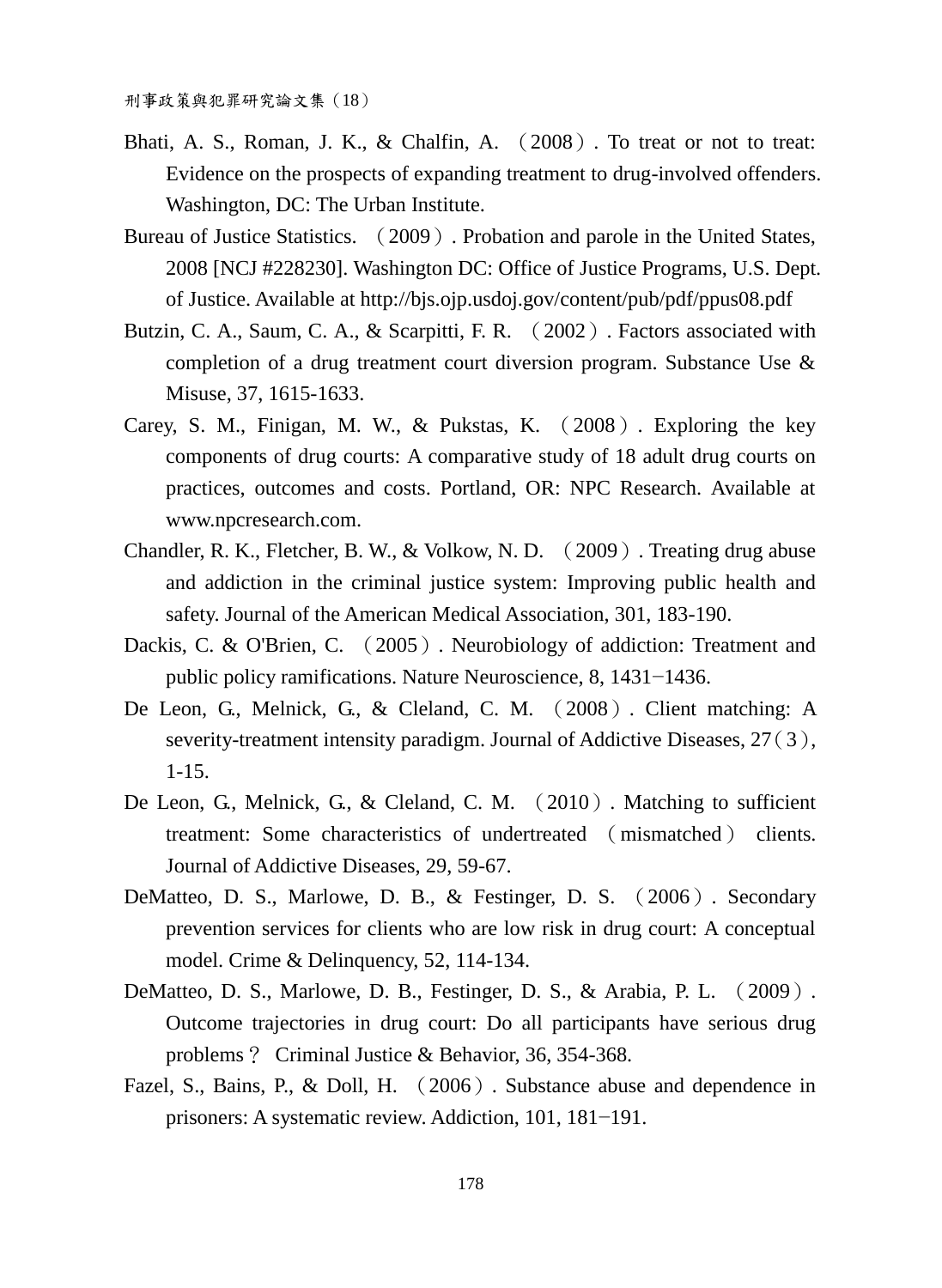- Festinger, D. S., Marlowe, D. B., Lee, P. A., Kirby, K. C., Bovasso, G., & McLellan, A. T. (2002). Status hearings in drug court: When more is less and less is more. Drug and Alcohol Dependence, 68, 151−157.
- Fielding, J. E., Tye, G., Ogawa, P. L., Imam, I. J., & Long, A. M. (2002). Los Angeles County drug court programs: Initial results. Journal of Substance Abuse Treatment, 23, 217−224.
- Goldstein, R. Z., Craig, A. D., Bechara, A., Garavan, H., Childress, A. R., Paulus, M. P., & Volkow, N. D. (2009). The neurocircuitry of impaired insight in drug addiction. Cell, 13, 372−380.
- Gossop, M., Tradaka, K., Stewart, D., & Witton, J. (2005). Reductions in criminal convictions after addiction treatment: Five-year follow-up. Drug and Alcohol Dependence, 79, 295−302.
- Holloway, K. R., Bennett, T. H., & Farrington, D. P. (2006). The effectiveness of drug treatment programs in reducing criminal behavior. Psicothema, 18, 620-629.
- Huddleston, C. W., Marlowe, D. B., & Casebolt, R. (2008). Painting the current picture: A national report card on drug courts and other problem solving court programs in the United States. Alexandria, VA: National Drug Court Institute.
- <span id="page-24-0"></span>Hyrkas, K., Appelqvist-Schmidlechner, K. & Paunonen-Ilmonen, M. ([2003](#page-11-0)). Translating and validating the Finnish version of the Manchester clinical supervision scale. Scandinavian Journal of Caring Sciences, 17, 358–364.
- Karno, M. P. & Longabaugh, R. (2007). Does matching matter? Examining matches and mismatches between patient attributes and therapy techniques in alcoholism treatment. Addiction, 102, 587−596.
- Lowenkamp, C. T. & Latessa, E. J. (2005). Increasing the effectiveness of correctional programming through the risk principle: Identifying offenders for residential placement. Criminology & Public Policy, 4, 263−290.
- Marlowe, D. B. (2002). Effective strategies for intervening with drug abusing offenders. Villanova Law Review, 47, 989−1025.
- Marlowe, D. B., Patapis, N. S., & DeMatteo, D. S. (2003). Amenability to treatment of drug offenders. Federal Probation, 67, 40−46.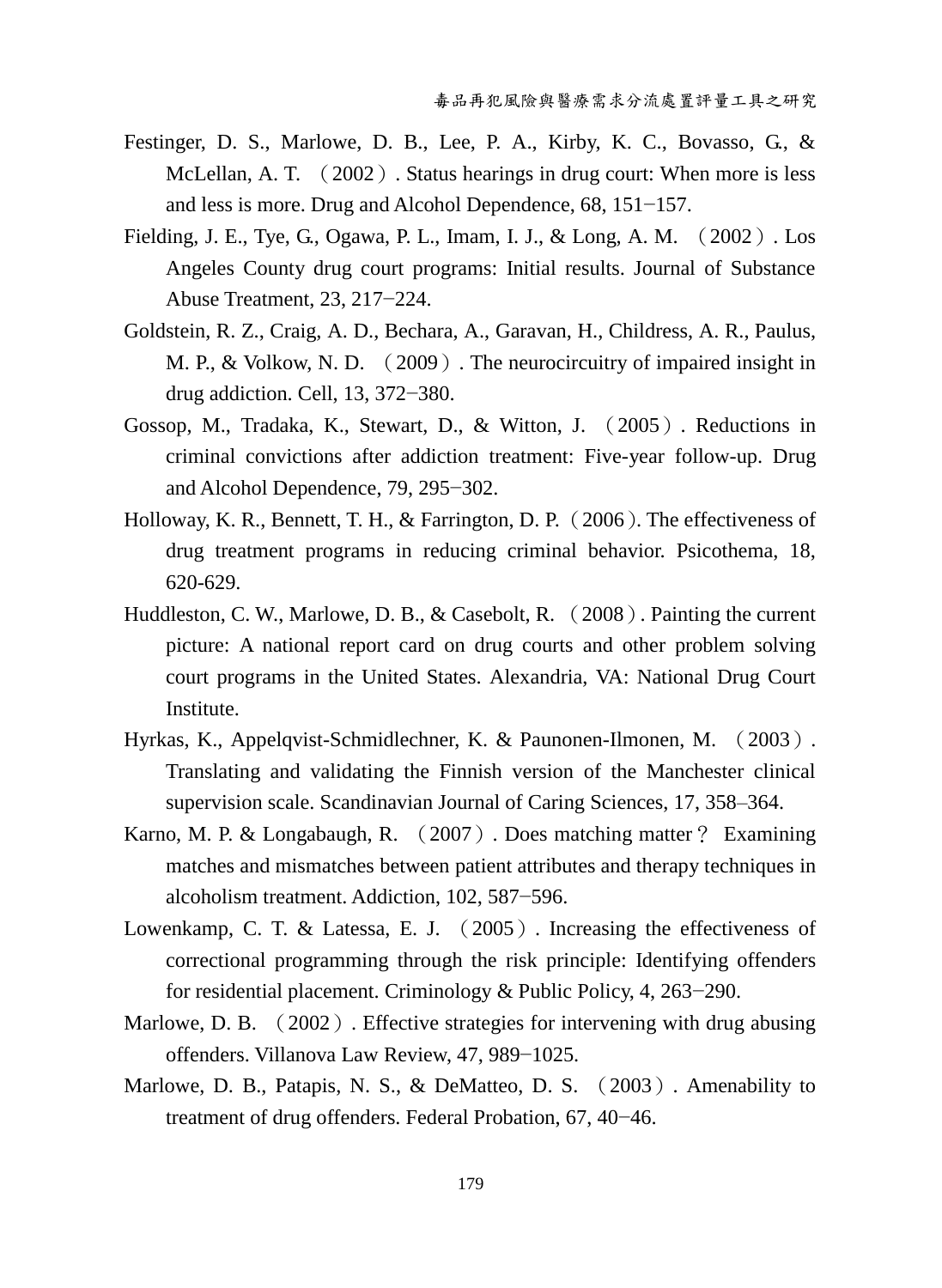- McCord, J. (2003). Cures that harm: Unanticipated outcomes of crime prevention programs. The Annals of the American Academy of Political and Social Science, 587, 16−30.
- National Association of Drug Court Professionals. (1997). Defining drug courts: The key components. Washington, DC: Office of Justice Programs, U.S. Dept. of Justice.
- National Center on Addiction & Substance Abuse. (2010). Behind bars II: Substance abuse and America's prison population. New York: Author.
- National Association of Drug Court Professionals (2014). Drug Court Work. Accessed at 3 June 2014 from http://www.nadcp.org/learn/facts-and-figures
- Prendergast, M. L., Podus, D., Chang, E., & Urada, D. (2002). The effectiveness of drug abuse treatment: A meta-analysis of comparison group studies. Drug and Alcohol Dependence, 67, 53-72.
- Rempel, M., Fox-Kralstein, D., Cissner, A., Cohen, R., Labriola, M., Farole, D., Bader, A., & Magnani, M. (2003). The New York State Adult Drug Court Evaluation Policies, Participants and Impacts. Center for Court Innovation: New York.
- Roll, J. M., Prendergast, M., Richardson, K., Burdon, W., & Ramirez, A. (2005). Identifying predictors of treatment outcome in a drug court program. The American Journal of Drug and Alcohol Abuse, 31, 641−656.
- Simpson, D. D., & Knight, K. (Eds.). (2007). Special Journal Issue: Offender needs and functioning assessments. Criminal Justice & Behavior, 34 (9), 1105-1234.
- Smith, P., Gendreau, P., & Swartz, K. (2009). Validating the principles of effective intervention: A systematic review of the contributions of meta-analysis in the field of corrections. Victims & Offenders, 4, 148−169.
- Szalavitz, M. (2010). Does teen drug rehab cure addiction or create it? Time Magazine On-Line, at http://time.com/time/printout/0,8816,2003160,00.html (retrieved 7/16/2010).
- Taxman, F. S., & Marlowe, D. B. (Eds.). (2006). Risk, needs, responsivity: In action or inaction ? [Special Issue]. . Crime & Delinquency,  $52(1)$ .